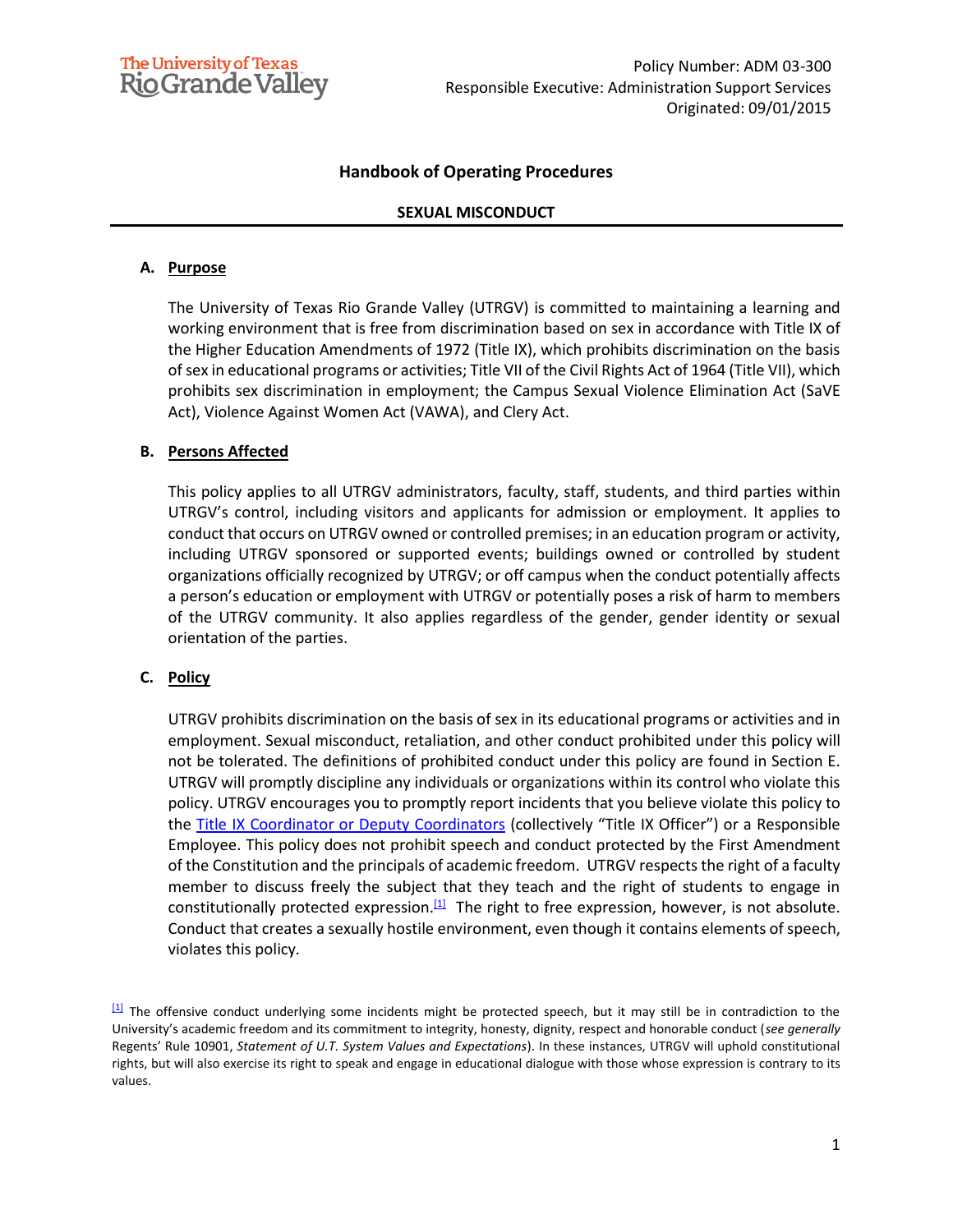

### **D. Procedures**

- 1. *Reporting Incidents*
	- a. Report Distinguished from Filing of a Formal Complaint There is a distinction between reporting an incident of sexual misconduct and filing a formal complaint. Reporting sexual misconduct incidents informs UTRGV of the incident, which allows the institution to provide supportive measures (as outlined in Section D.3.b of this policy) to the complainant. All complainants who report incidents of sexual misconduct will be offered individualized supportive measures. A complainant who wishes to initiate a grievance against a Respondent should file a formal complaint as outlined in more detail under Section D.1.d below. A formal complaint will be reviewed by the Office of Institutional Equity & Diversity (Title IX Office) and may involve an investigation and a hearing to determine the responsibility of the respondent (see Grievance Process in Section D.4 below).
	- b. All Members of the UTRGV Community, Third Party and Anonymous Complaints Any person may report sexual misconduct, retaliation, or other conduct prohibited under this policy to the Title IX Coordinator, even if the person reporting is not the alleged victim of the incident. You are strongly encouraged to immediately report any incidents of sexual misconduct to the Title IX Officer; the report can be a verbal or a written report.
		- i. Anonymity You may make an anonymous complaint in any manner, including by telephone or written communication with the Title IX Officer or online through the *OIED [Report It](https://cm.maxient.com/reportingform.php?UnivofTexasRGV&layout_id=13) Form.* Your decision to remain anonymous, however, may greatly limit UTRGV's ability to stop the alleged conduct, collect evidence, or take action against parties accused of violating the policy.
		- ii. Confidentiality Most UTRGV employees are required to report and respond to complaints of sexual misconduct and may be unable to honor a request for confidentiality. Complainants who want to discuss a complaint in strict confidence may use the resources outlined in Section D.1.g below.
		- iii. Timeliness of Complaint Responsible Employees are required to report known incidents and information of sexual misconduct promptly to the Title IX Coordinator. For others in the UTRGV community, you are strongly encouraged to report sexual misconduct, retaliation, and any other conduct prohibited under this policy as soon as you become aware of such conduct.
	- c. [Title IX Coordinator and Deputy Coordinators](https://www.utrgv.edu/equity/_files/documents/utrgv-notice-of-non-discrimination.pdf) If you are required to inform the Title IX Officer of sexual misconduct, complete th[e OIED Report It Form](https://cm.maxient.com/reportingform.php?UnivofTexasRGV&layout_id=13) or the Confidential [Employee Sexual Misconduct](https://cm.maxient.com/reportingform.php?UnivofTexasRGV&layout_id=35) Reporting Form, as applicable.
	- d. Filing a Formal Complaint The complainant may file a formal complaint with the Title IX Coordinator, as follows: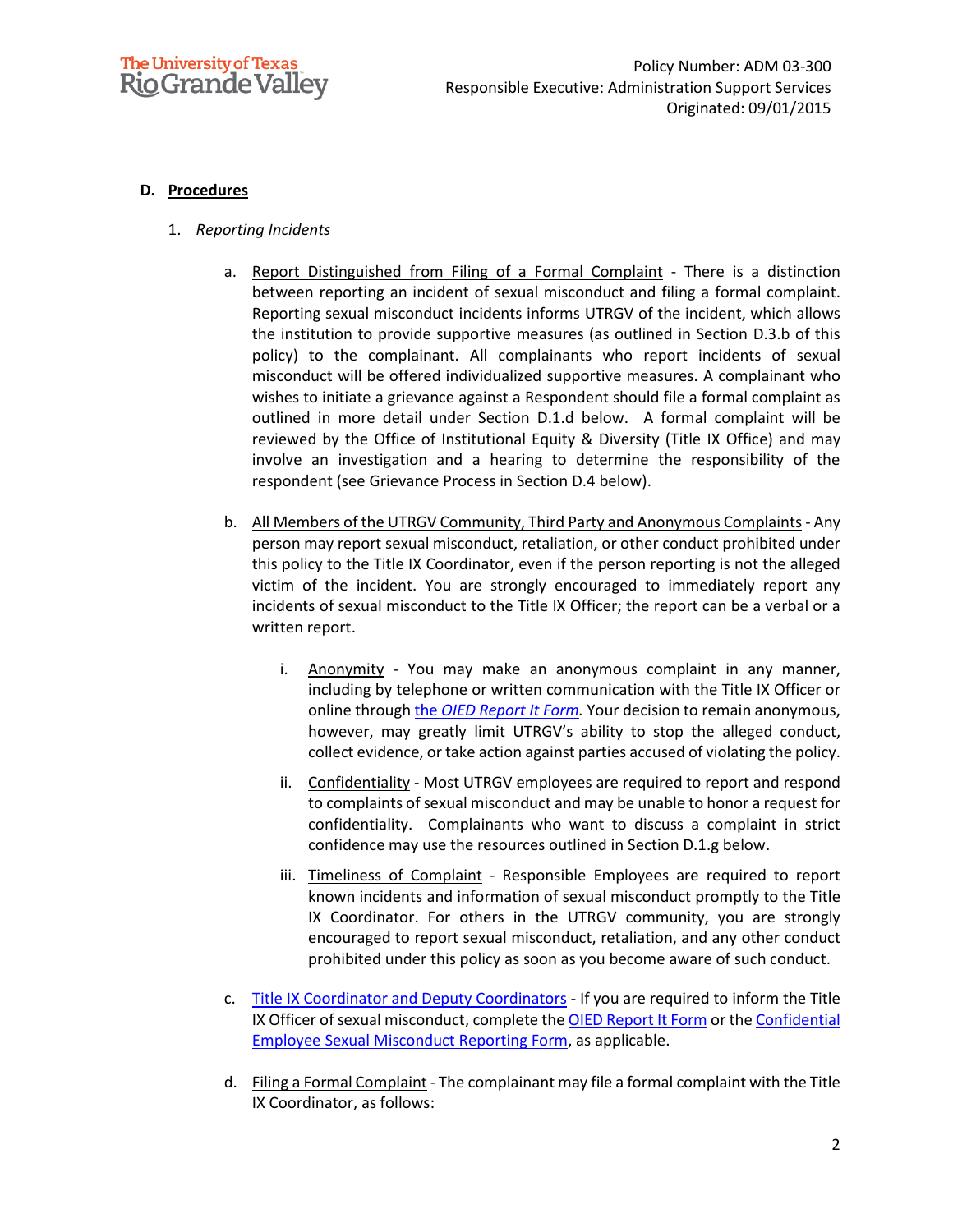

- i. The complainant must submit and sign a written statement requesting an investigation and setting out the known details of the alleged conduct that is the subject of the formal complaint, including the following:
	- 1. Complainant's name and contact information;
	- 2. Respondent's name;
	- 3. Detailed description of the alleged conduct or event that is the basis of the alleged violation under this Policy;
	- 4. Date(s) and location(s) of the alleged occurrence(s);
	- 5. Names of any witnesses to the alleged occurrence(s); and
	- 6. The resolution sought.
- ii. The complainant may also submit any documents or information that is relevant to the formal complaint.
- iii. The Title IX Coordinator may also sign a formal complaint against a respondent (requesting an investigation).
- e. Reporting to Law Enforcement You may also report to UTRG[V University Police;](https://www.utrgv.edu/police/) (956) 882-4911, or call 911 (for emergency services); [City of Edinburg](http://mail.cityofedinburg.com/police.php) Police (956) 383-7411[, City of Harlingen Police](http://www.myharlingen.us/page/police.home) (956) 216-5940, [City of Brownsville Police](https://www.brownsvillepd.com/) (956) 548-7000, or other local law enforcement authorities. The Title IX Officer can help individuals contact these law enforcement agencies. Employees and students with protective or restraining orders relevant to a complaint are encouraged to provide a copy to the UTRGV University Police.
- f. Reporting to Outside Entities You may also contact the external agencies below.

*For students:*

Office of Civil Rights U.S. Department of Education 1999 Bryan Street, Suite 1620 Dallas, TX 75201-6810 214-661-9600 214-661-9587 (fax) OCR.Dallas@ed.gov TDD#: 1-800-521-2172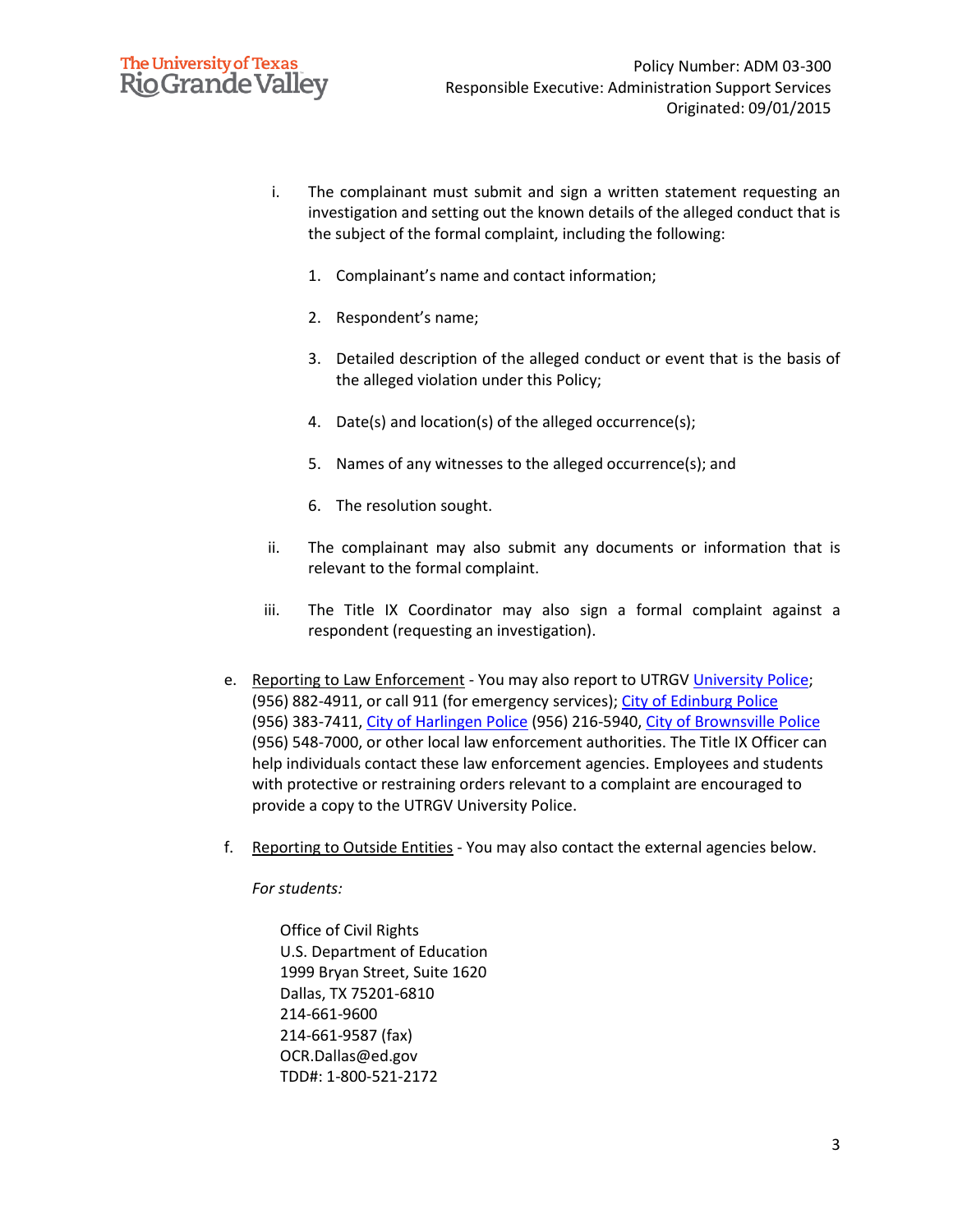

Office for Civil Rights U.S. Department of Health and Human Services 1301 Young Street, Suite 1169 Dallas, TX 75202 Phone: (800) 537-7697 FAX: (214) 767-0432

*For employees:*

U.S. Equal Employment Opportunity Commission San Antonio EEOC Field Office Legacy Oaks, Building A 5410 Fredericksburg Road, Ste. 200 San Antonio, TX 78229 Phone: (800) 669-4000 FAX: (214) 253-2720

Texas Workforce Commission Civil Rights Division 101 E. 15th Street Room 144-T Austin, TX 78778-0001 512-463-2642

g. Confidential Support and Resources - Students may discuss an incident with confidential employees (as defined below) or an off-campus resource (i.e. rape crisis center, doctor, psychologist, clergyperson, etc.) without concern that the person's identity will be reported to the Title IX Office. Employees may also seek assistance from the Employee Assistance Program, their own personal health care provider, the clergyperson of their choice, or an off-campus rape crisis resource without concern that the person's identity will be reported to the Title IX Office. UTRGV and community resources that provide such services are:

[Office of Advocacy and Violence Prevention](https://www.utrgv.edu/oavp/) (OAVP) UTRGV Edinburg and Brownsville Campuses Phone: (956) 665-8287 (E) Phone: (956) 882-8282 (B) Email: [OAVP@utrgv.edu](mailto:OAVP@utrgv.edu)

[Mujeres Unidas](http://mujeresunidas.org/) in Hidalgo County Phone: (956) 630-4878 or [\(800\) 580-4879](javascript:void(0))

[Friendship of Women](http://www.fowinc.com/) 95 E Price Rd. Brownsville, TX 78521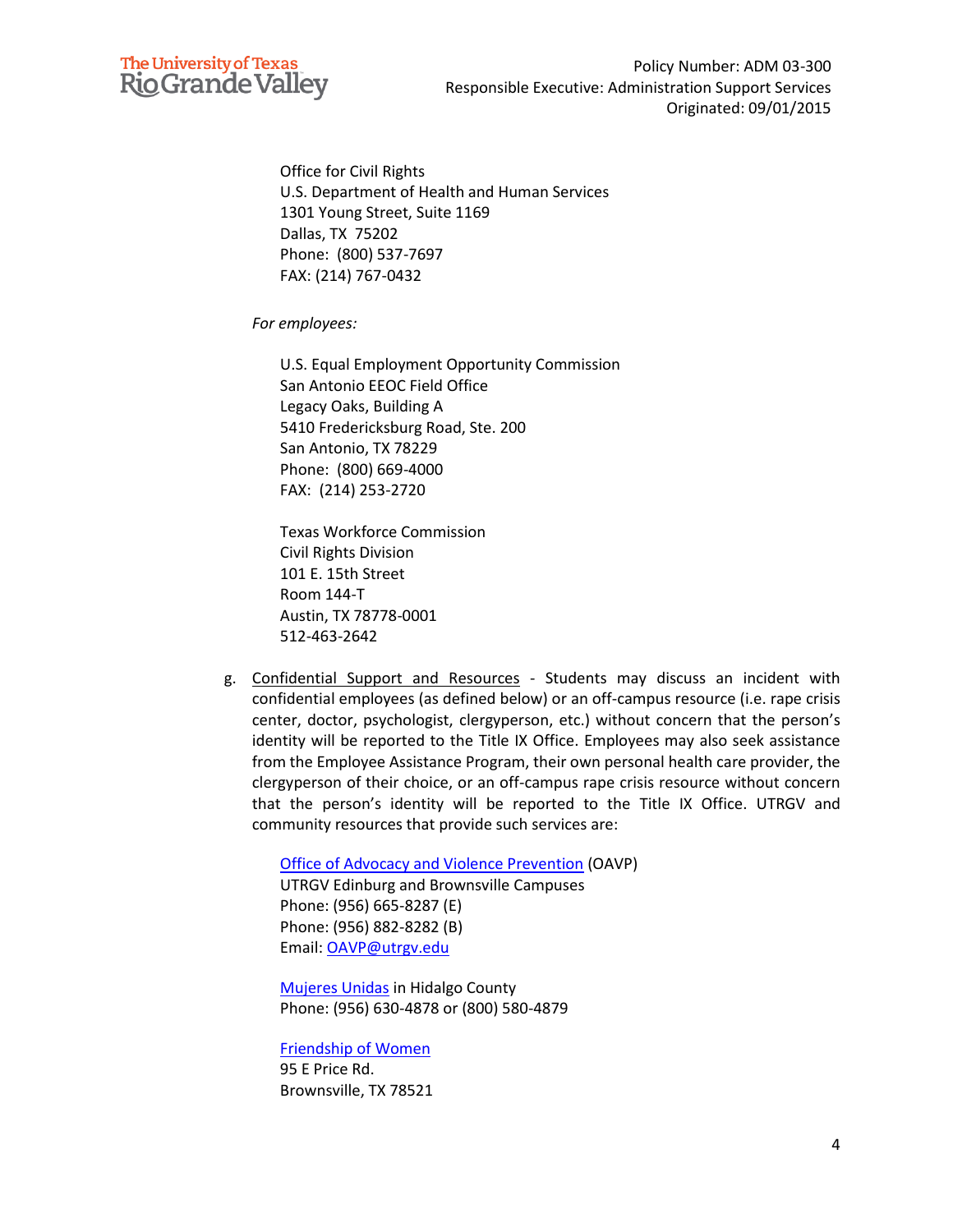

Phone: (956) 544-7412

[Family Crisis Center](https://www.familycrisisctr.org/) in Rio Grande Valley 616 W. Taylor Harlingen, TX 78550 Phone: (956) 423-9305

- h. Immunity In an effort to encourage reporting of sexual misconduct, UTRGV will grant immunity from student or employee disciplinary action to a person who acts in good faith in reporting an incident, filing a formal complaint, or participating in a grievance process (e.g. investigation, hearing, appeal). This immunity does not extend to the person's own violations of this policy.
- 2. *Parties' Rights Regarding Confidentiality, Requests to Not Investigate, and Requests to Dismiss Formal Complaints*
	- a. UTRGV has great respect for the privacy of the parties identified in a report or formal complaint. Under federal and state law, however, responsible employees (defined below) who receive information of alleged sexual misconduct must share that information with the Title IX Coordinator. UTRGV, through the Title IX Coordinator, may need to act to maintain campus safety and must determine whether to investigate further, regardless of the complainant's request for confidentiality or request to not investigate a report.
	- b. In making determinations regarding requests for confidentiality, complainant's requests to not investigate, complainants' requests to dismiss formal complaints, or requests to not disclose identifying information to respondents, the Title IX Coordinator must deliberately weigh the rights, interests, and safety of the Complainant, the respondent and the campus community. Factors UTRGV must consider when determining whether to investigate an alleged incident of sexual misconduct include, but are not limited to:
		- i. The seriousness of the alleged incident;
		- ii. Whether UTRGV has received other reports of alleged sexual misconduct by the alleged respondent;
		- iii. Whether the alleged incident poses a risk or harm to others; and
		- iv. Any other factors UTRGV determines relevant.
	- c. If the Complainant requests in writing that UTRGV not investigate a report, the Title IX Office will decide whether to comply with the request and inform the complainant of the decision.
	- d. If UTRGV dismisses a formal complaint (as outlined in Section D.4.c of this policy), UTRGV must provide the complainant and respondent a written notice of the dismissal and the reason(s) for the dismissal.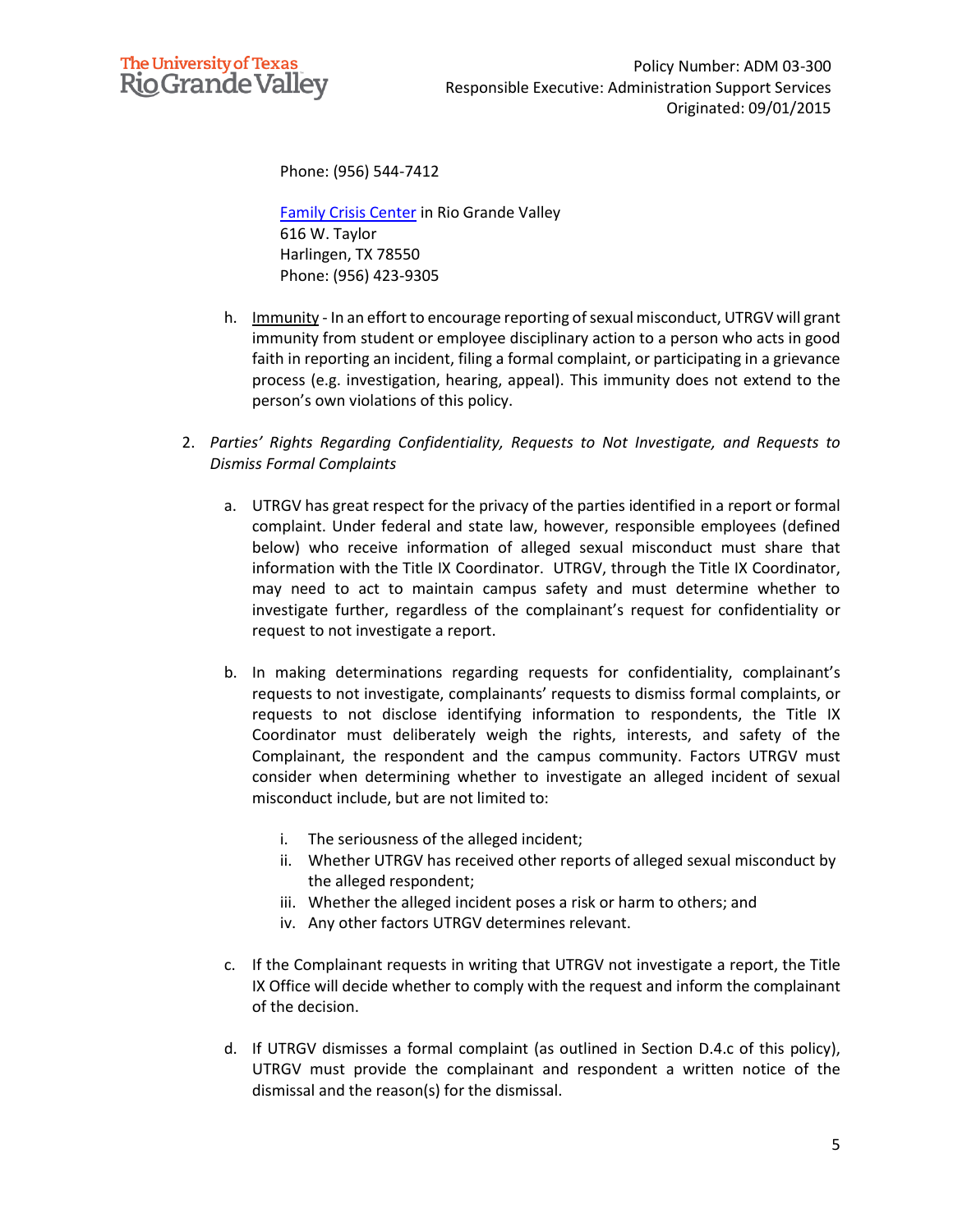e. In the course of the grievance process, UTRGV may share information only as necessary with people who need to know in compliance with the law, which may include, but is not limited to, the investigators, witnesses, complainant, respondent, parties' advisors, hearing officer, and the appellate officer, if applicable. UTRGV will take all reasonable steps to ensure there is no retaliation against the parties or any other participants in the investigation or in any other part of the grievance process.

#### 3. *Resources and Assistance*

#### a. Immediate Assistance

*Police Assistance***:** If you experienced or witnessed sexual misconduct, UTRGV encourages you to make a report to the police. The police may, in turn, share your report with the Title IX Office, with the exception of when you use a pseudonym form under the Texas Code of Criminal Procedure for incidents of sexual assault, stalking, family violence, and human trafficking. In those instances, where a pseudonym form is used, the police will only report the type of incident to the Title IX Coordinator but not any information identifying you. A police department's geographic jurisdiction depends on where the incident occurred. So if the incident occurred on a UTRGV campus, you may file a report with **UTRGV University Police** at (956) 882-4911, even if time has passed since the incident occurred.

UTRGV can also assist with applying for any protective orders. Reporting an incident to law enforcement does not mean the case will automatically go to criminal trial or go through a grievance process. If the University Police are called, a police officer will be sent to the scene to take a detailed statement. A police officer or a victim services coordinator may also provide you with a ride to the hospital. You may also file a report with the University Police even if the assailant was not a UTRGV student or employee. If the incident occurred in the City of Edinburg or the City of Brownsville, but off campus, please call the Edinburg Police Department at (956) 289-7700 or Brownsville Police Department at (956) 548-7000. A report may be filed with that city's Police Department, even if time has passed since the incident occurred. If a report is made to the police, a police officer will usually be dispatched to the location to take a written report. A sexual assault victim will also have an opportunity to have a crime victim liaison, counselor, advocate, or police officer with specialized training be present with the victim during police investigative interviews.

Emergency Phone: 911

[University Police](https://www.utrgv.edu/police/) Phone: (956) 882 - 4911

[City of Edinburg Police Department](http://mail.cityofedinburg.com/police.php) Phone: (956) 289 - 7700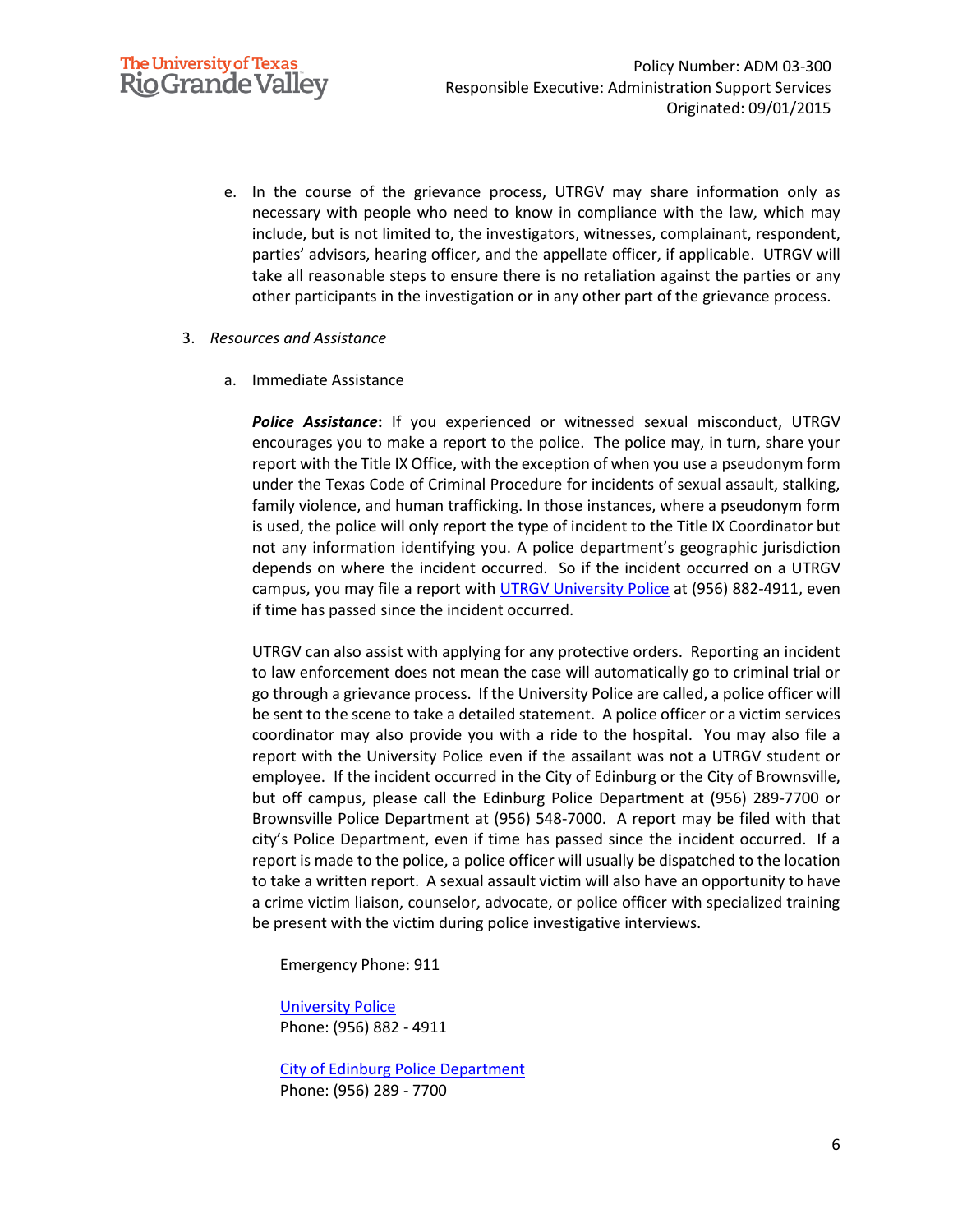

[City of Harlingen Police Department](http://www.myharlingen.us/page/police.home) Phone: (956) 216 - 5940

[City of Brownsville Police Department](https://www.brownsvillepd.com/) Phone: (956) 548 - 7000

[City of Weslaco Police Department](http://www.weslacotx.gov/departments/police) Phone: (956) 968 – 8591

[City of Rio Grande City Police Department](https://www.cityofrgc.com/departments/police_dept/index.php) Phone: (956) 487 - 8892

*Healthcare:* If you experience any form of sexual, domestic, or dating violence, you are encouraged to seek immediate medical care. Also, preserving DNA evidence can be key to identifying the perpetrator in such cases. Victims can undergo a medical exam to preserve physical evidence with or without police involvement. If possible, this should be done immediately. If an immediate medical exam is not possible, individuals who have experienced a sexual assault may have a Sexual Assault Forensic Exam (SAFE) performed by a Sexual Assault Nurse Examiner (SANE) within five (5) days (120 hours) of the incident. With the examinee's consent, the physical evidence collected during this medical exam can be used in a criminal investigation; however, a person may undergo a SAFE even without contacting, or intending to contact, the police. To undergo a SAFE, go directly to the emergency department of:

[Doctors Hospital at Renaissance](https://www.dhr-rgv.com/)

Safe HAVEN Forensic Exam Center Edinburg, Texas (956) 362-7774

[Valley Baptist Medical Center](https://www.valleybaptist.net/) Harlingen, Texas (956) 389-1100

or to the nearest hospital that provides SAFE services.

For more information about the SAFE, visit [OAVP](https://www.utrgv.edu/oavp/) or review the information on th[e Attorney General of Texas, Crime Victims.](https://www.texasattorneygeneral.gov/files/cvs/sexual_assault_examination.pdf) The cost of the forensic portion of the exam is covered by the law enforcement agency that is investigating the assault or, in cases where a report will not be made to the police, the Texas Department of Public Safety. This does not include fees related to medical treatment that are not a part of the SAFE.

*Counseling and Other Medical Services*: If you experience sexual misconduct, you are strongly encouraged to seek counseling, medical or psychological care even if you do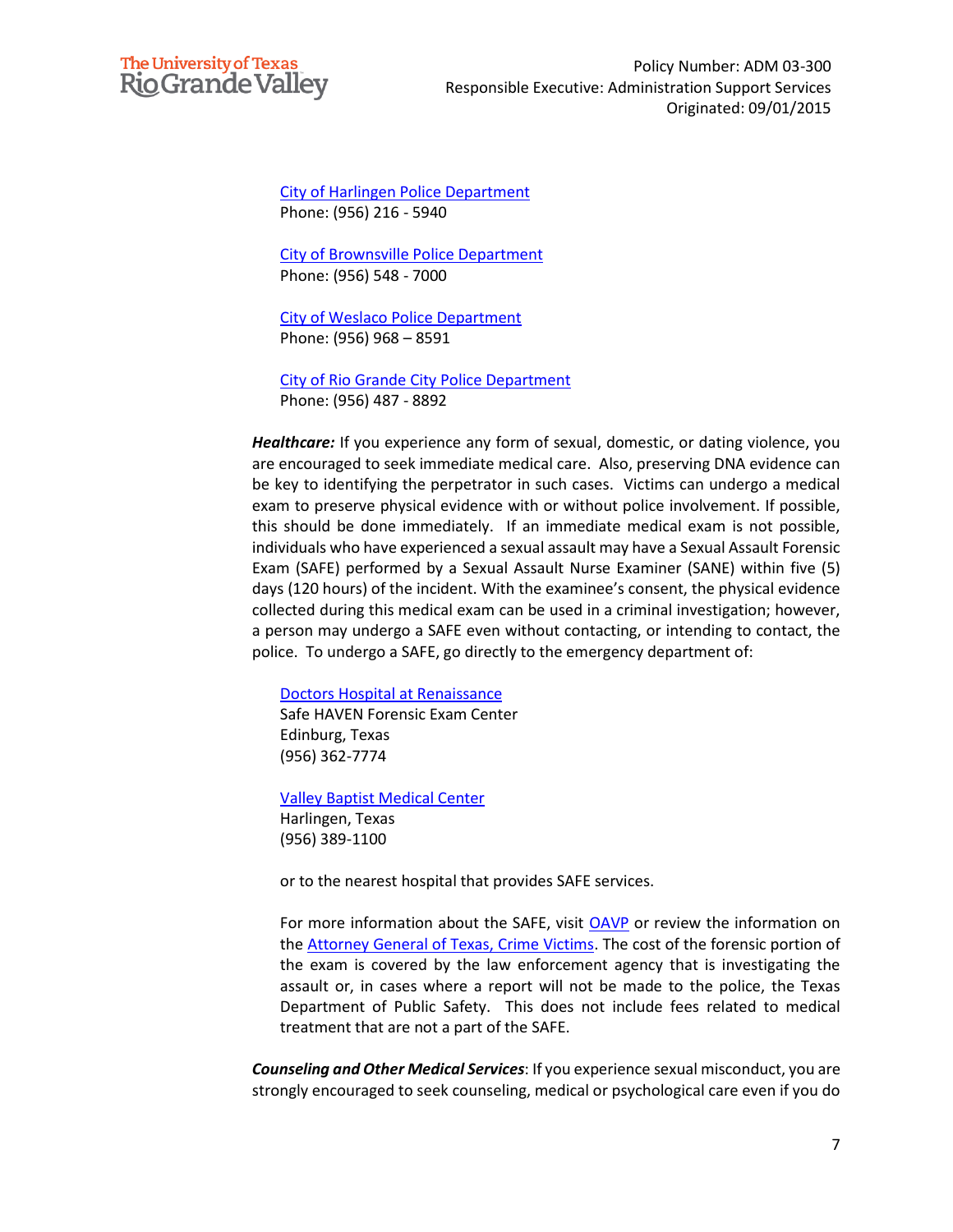

not plan to request a SAFE or report the incident to the police. You may be prescribed medications to prevent sexually transmitted infections or pregnancy even if the police are not contacted or if a SAFE is not performed. Similarly, other individuals impacted or affected by an incident are encouraged to seek counseling or psychological care.

Services are available as follows:

*Students can contact:*

[Health Services](https://www.utrgv.edu/health-services/index.htm) UTRGV Edinburg and Brownsville Campuses Phone: (956) 665-2511 (E) Phone: (956) 882-3896 (B)

#### [UTRGV Counseling Center](https://www.utrgv.edu/counseling/services/counseling/index.htm)

UTRGV Edinburg and Brownsville Campuses Phone: (956) 665-2574 (E) Phone: (956) 882-7641 (B)

*Faculty and staff can contact:*

[UT Employee Assistance Program](https://www.utrgv.edu/hr/benefits/uteap/index.htm) Phone: (800) 346-3549

#### b. Supportive Measures

UTRGV will offer reasonably available individualized services, without any fee or charge, to the parties involved in a reported incident of sexual misconduct whether or not a formal complaint is filed, when applicable.

Supportive measures may include, but are not limited to, housing reassignment, counseling, extensions of deadlines or other course-related adjustments, modifications of work or class schedules, withdrawal from or retake of a class without penalty, campus escort services, mutual restrictions on contact between the parties, change in work or housing locations, leaves of absences, increased security and monitoring of certain areas of campus or other similar measures tailored to the individualized needs of the parties.

Supportive measures are non-disciplinary and non-punitive measures that do not unreasonably burden the other party. Any disciplinary or punitive measures may only be implemented following the conclusion of the grievance process unless an emergency removal (as outlined in Section D.4.l) is appropriate.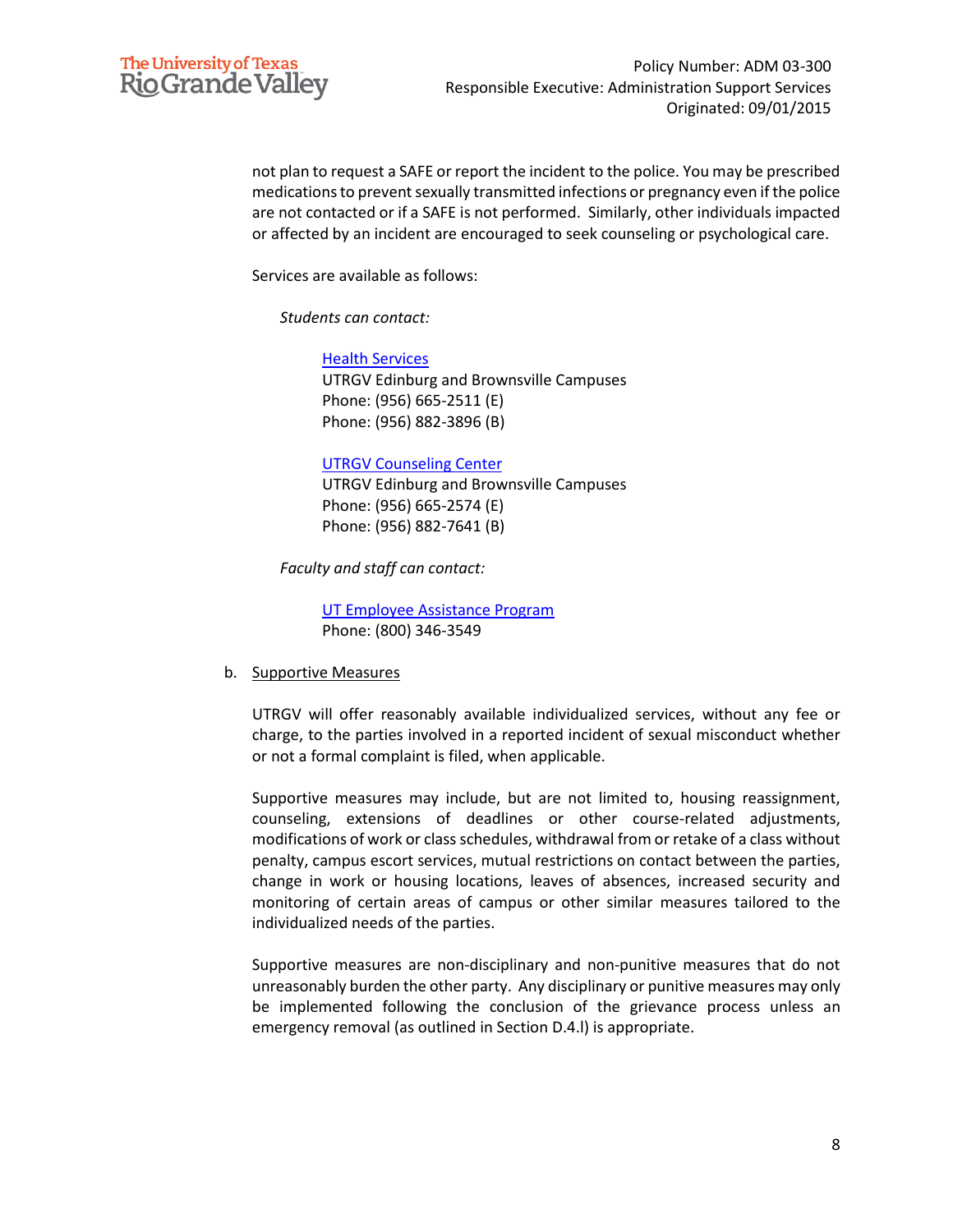

UTRGV will maintain the confidentiality of supportive measures provided to the parties to the extent that maintaining such confidentiality does not impair the ability of UTRGV to provide the supportive measures.

- 4. *The Grievance Process*
	- a. Key Officials in the Grievance Process
		- i. Title IX Coordinator The Title IX Coordinator is the senior UTRGV administrator who oversees UTRGV's compliance with Title IX. The Title IX Coordinator is responsible for administrative response to reports and formal complaints of sexual misconduct, retaliation, and other conduct prohibited under this policy. The Title IX Coordinator is available to discuss options available under this policy, the grievance process, coordinate supportive measures, explain UTRGV policies and procedures, and provide education on relevant issues. The Title IX Coordinator may designate one or more Deputy Title IX Coordinators to facilitate these responsibilities. Any member of the UTRGV community may contact the Title IX Coordinator with questions.
		- ii. Investigator(s) UTRGV will ensure that formal complaints are properly investigated under this policy by investigators assigned to the formal complaint. The investigators are neutral and impartial fact-finders and gather evidence during the investigation. The investigators are responsible for completing an investigation report at the conclusion of the investigation. The Title IX Deputy Coordinators may supervise and advise the Title IX investigators when conducting investigations and update the Title IX Coordinator as necessary to ensure compliance with Title IX.
		- iii. Hearing Officer(s) The hearing officer(s) is responsible for conducting the hearing in an orderly manner, controlling the conduct of all participants and attendees of the hearing, and rendering a written determination regarding responsibility of the Respondent's alleged conduct charges in an impartial, neutral, and objective manner. UTRGV may, at its discretion, utilize a hearing panel.

#### b. Assessment of Complaint

- i. Upon receipt of a formal complaint, the Title IX Coordinator will, within three (3) days, review it to determine whether the complaint constitutes a Sexual Harassment complaint (as defined in this policy), determine the appropriate grievance process (Section D.4.i or D.4.k), if applicable, and provide the applicable notice(s).
- c. Mandatory and Discretionary Dismissals of Sexual Harassment Complaints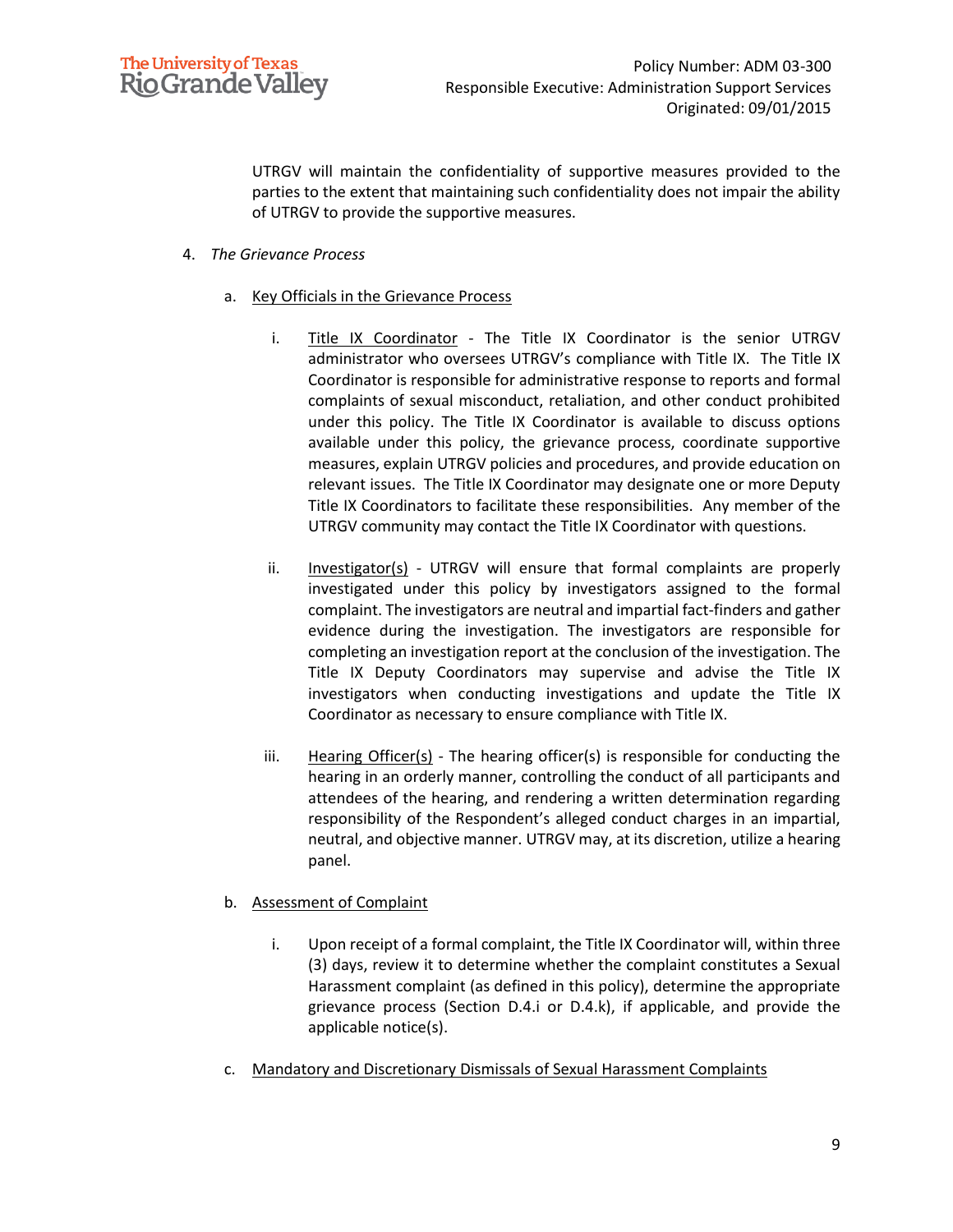# **The University of Texas Rio Grande Valley**

- i. Mandatory Dismissal UTRGV will dismiss a formal complaint or the part of the allegations in a formal complaint, if applicable, where Sexual Harassment is alleged and where:
	- 1. the conduct alleged does not meet the definition of Sexual Harassment;
	- 2. the alleged conduct did not occur in UTRGV's education program or activity; or
	- 3. the alleged conduct did not occur against a person in the United States.
- ii. Discretionary Dismissal UTRGV may, at its discretion, dismiss a formal complaint:
	- 1. if the complainant requests in writing to dismiss a formal complaint (e.g. withdraws the formal complaint or any allegations therein), as outlined in Section D.2. of this policy.
	- 2. if the respondent is an employee and no longer employed by UTRGV at the time the formal complaint is filed;
	- 3. if there are any specific circumstances that prevent UTRGV from gathering evidence sufficient to reach a determination as to the formal complaint or any allegations therein; or
	- 4. the conduct alleged does not meet the definition of any prohibited conduct under this policy.
- iii. Notice of Dismissal of Sexual Harassment Complaints and Appeal If UTRGV dismisses a formal complaint of Sexual Harassment, UTRGV will provide both parties a written notice stating the reason(s) for the dismissal, and informing the complainant that they have five (5) days from the date on the dismissal notification to appeal the decision to the Vice President for Administrative Support Services. The written appeal must explain why the decision to dismiss the complaint was in error. The Vice President for Administrative Support Services will respond within seven (7) days of receipt of the appeal. The Vice President's decision is final.
- iv. Implications of Dismissal A dismissal under this provision only applies to allegations of Sexual Harassment "under Title IX." UTRGV may still investigate a formal complaint for allegations of Sexual Harassment under this policy under the Sexual Harassment Complaint Hearing process described in Section D.4.i or the alternative grievance process described in Section D.4.k, as applicable. UTRGV may investigate allegations of prohibited conduct under this policy but it will not technically be "under Title IX.".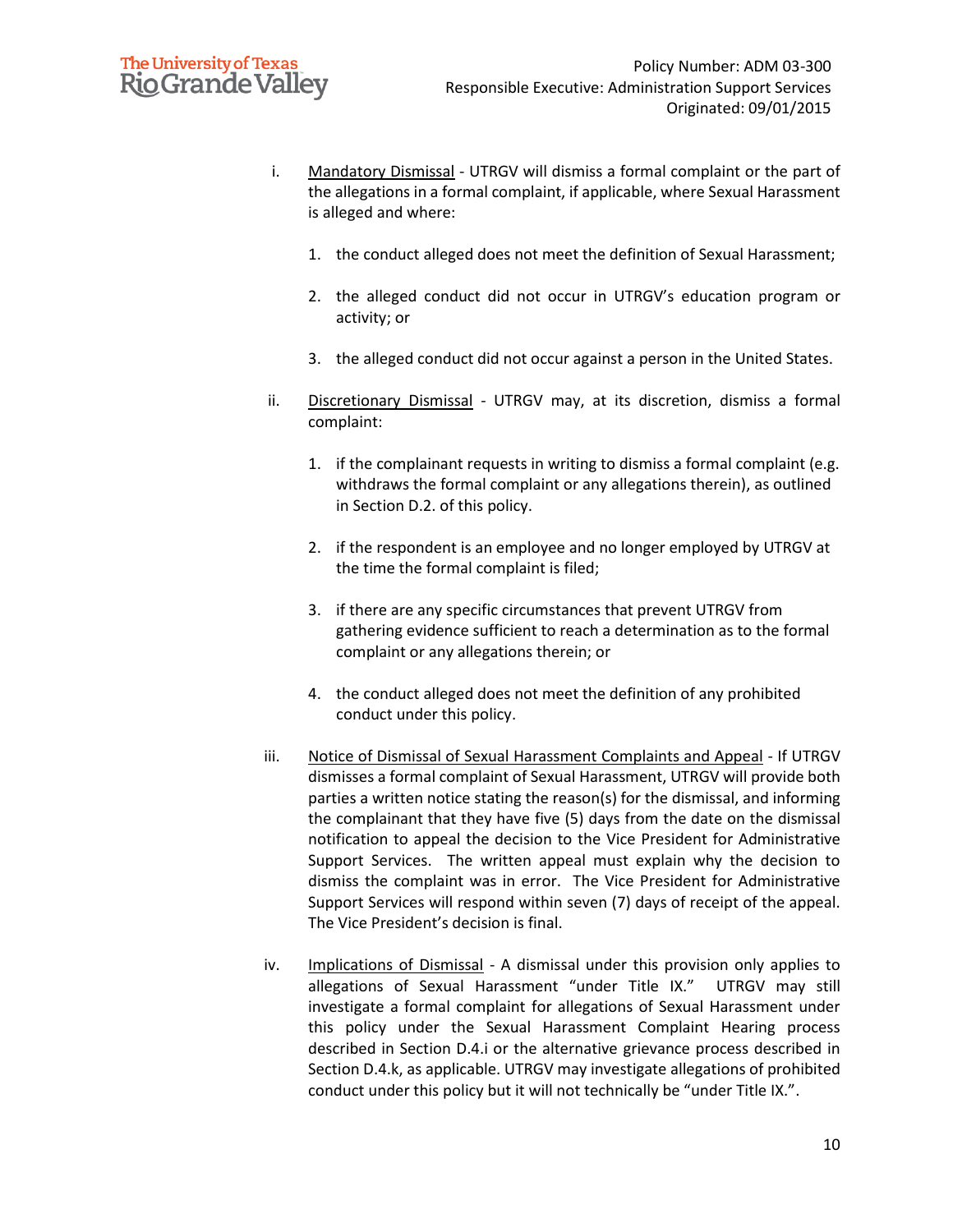

### d. Concurrent Criminal or Civil Proceedings

- i. UTRGV will not, as a matter of course, wait for the outcome of a concurrent criminal or civil justice proceeding to act on a formal complaint in a UTRGV Grievance Process. UTRGV has an independent duty to respond to formal complaints of Sexual Misconduct. At UTRGV's discretion, UTRGV may delay the investigation or grievance process for a brief period due to concurrent criminal or civil proceedings on a case-by-case basis.
- e. Written Notice of the Formal Complaint, and Notification of UTRGV Offices Offering **Assistance** 
	- i. After receiving a formal complaint, the Title IX Office will provide a written notice to the parties of the formal complaint and will inform the parties of available resources and assistance. The written notice of the formal complaint will include the following:
		- 1. A notice of the grievance process, as outlined in this policy;
		- 2. A notice of the allegations that potentially constitute prohibited conduct under this policy, including sufficient details about the alleged conduct, including the identity of the parties, if known, and the date(s), time(s), and location(s) of alleged conduct known by UTRGV at the time of the formal complaint;
		- 3. A statement of the potential policy violations being investigated;
		- 4. A statement that the respondent is presumed not responsible for the alleged conduct and that the determination regarding responsibility will be made at the conclusion of the grievance process;
		- 5. A notice that both parties may have an advisor of their choice, who may be, but is not required to be, an attorney, and may inspect and review all evidence;
		- 6. A statement that the parties may review evidence gathered as part of any investigation;
		- 7. A notice regarding the provision of this policy that knowingly making false statements or knowingly submitting false information during the grievance process is prohibited and subject to disciplinary action; and
		- 8. Any other relevant information for the written notice.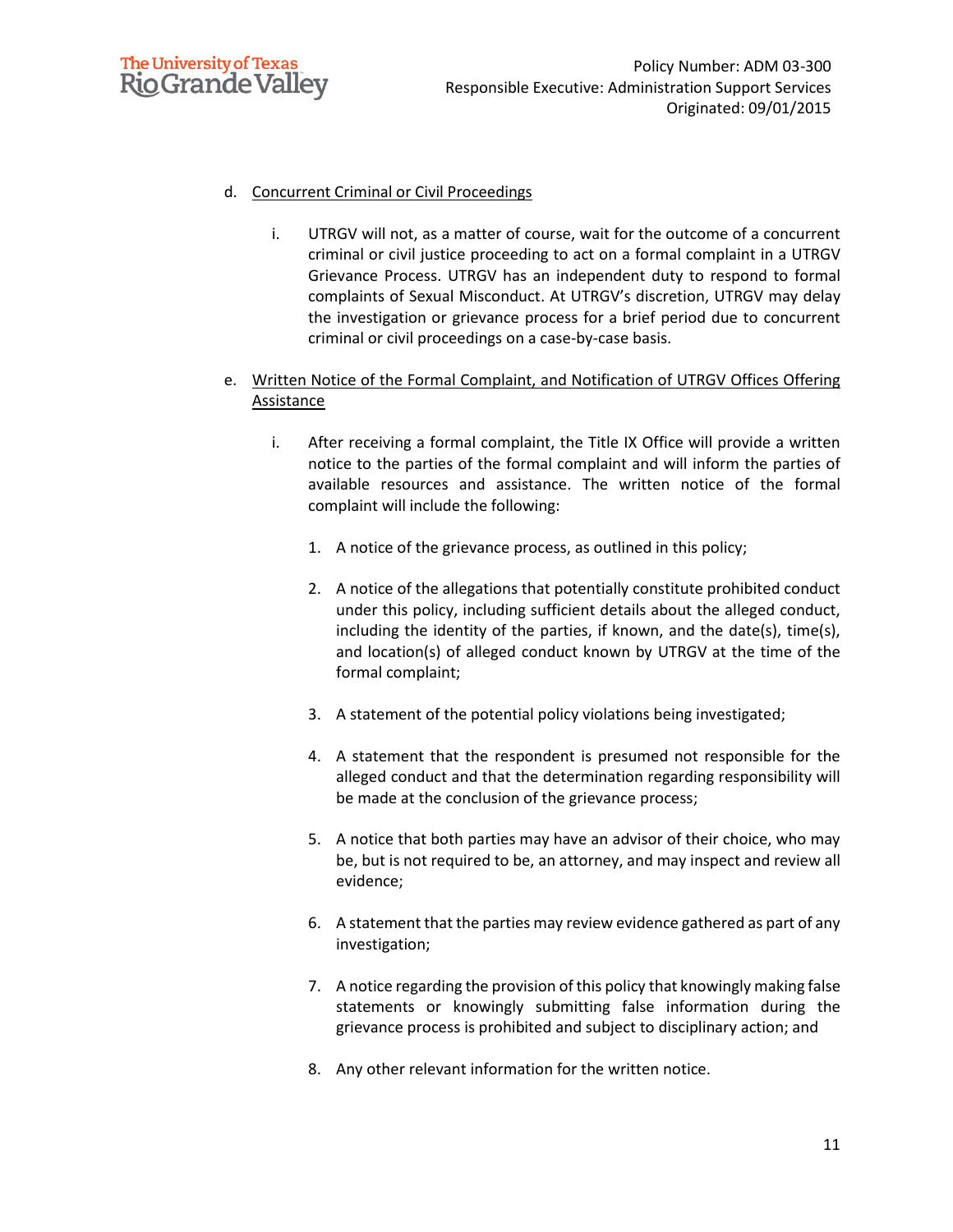

## f. Informal Resolution Option of Certain Formal Complaints. (OPTIONAL)

- i. Agreement To Use Informal Resolution In Cases Where Sexual Harassment Is Not Alleged - The informal resolution entails the parties forgoing the grievance process (including the investigation and hearing, depending on when the parties agree to engage in an informal resolution) and attempting to reach an agreement about the outcome of the dispute. The informal resolution process is not permitted in cases where Sexual Harassment is alleged in the formal complaint. Informal resolution is also not available where the respondent has previously participated in the informal resolution process and where that process resulted in a mutual agreement. In other sexual misconduct cases, however, after the parties have been provided a copy of the written notice of a formal complaint, both parties may, in writing, voluntarily agree to use this informal resolution option at any point prior to reaching a determination regarding responsibility. The informal resolution may include a mediation process.
- ii. Withdrawal from Informal Resolution Process At any point prior to agreeing to an informal resolution, each party has a right to withdraw from the informal resolution process and resume the grievance process with respect to the formal complaint.
- iii. Informal Resolution Timeframe If both parties consent to proceed with the informal resolution process, the time for completing the applicable grievance process will "pause" for 45 days. The Title IX Coordinator or designee will attempt to facilitate an informal resolution of a formal complaint for no more than 45 days. If the informal resolution process fails or either party withdraws from the informal resolution process, the Title IX Coordinator or designee with ensure that the Grievance Process resumes.
- iv. Informal Resolution Documentation Any final resolution pursuant to the informal resolution process will be documented and kept for seven (7) years as required by law (and see Section D.4.m of this policy for additional information on Grievance Process Documentation). However, no recording of the informal resolution process will be made and all statements made during the informal resolution process will be kept confidential and may not be used for or against either party (and the Hearing Officer and Appellate Officer may not consider any such statement made during informal resolution) should the parties resume the Grievance Process. Failure to comply with an informal resolution agreement may result in disciplinary action.

### g. Investigation of the Formal Complaint – Gathering of Evidence

i. Response by Respondent - After UTRGV provides written notice of a formal complaint to the parties, the respondent will be allowed three (3) days to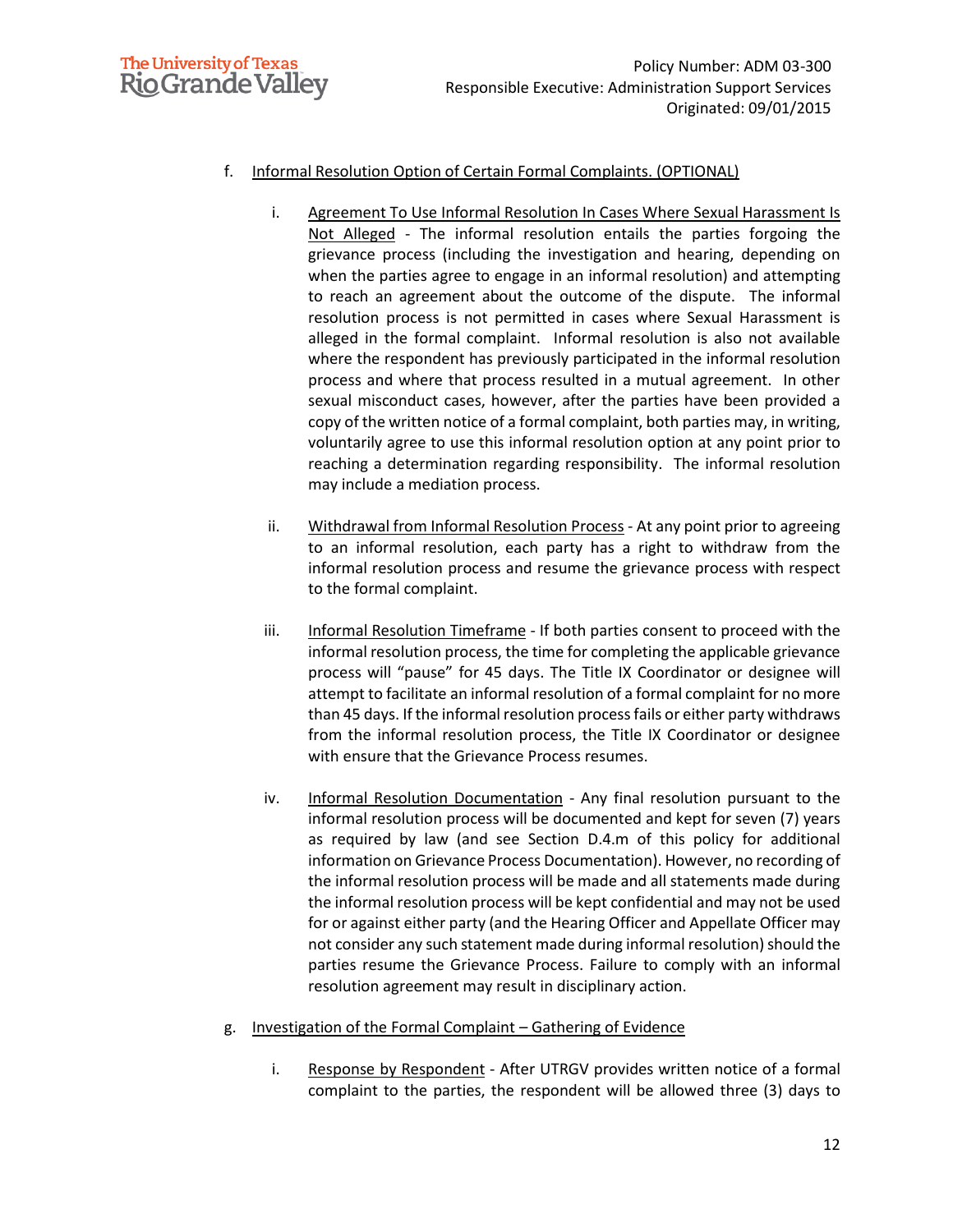

respond in writing and also to schedule an interview with the investigator within the five (5) days following receipt of the notice.

- ii. Notice of Meetings The investigator or designee will provide written notice to a party whose participation is invited or expected of the date, time, location, participants, and purpose of all meetings, investigative interviews, or other proceedings in the grievance process.
- iii. Evidence The parties in the investigation may present any information and evidence that may be relevant to the formal complaint, and may have an advisor of their choice attend any related interview, meeting, or proceeding in the grievance process. Advisors are not permitted to actively participate in meetings or proceedings in the grievance process, unless explicitly authorized by this policy. The parties may present the names of any fact or expert witnesses who may provide relevant information, and how the witnesses may be relevant to the formal complaint. The parties may submit to the investigator any questions they would like asked of any known potential witnesses or parties.
- iv. Witness Interviews The investigators will interview relevant and available witnesses and collect and review other evidence. Neither the complainant nor the respondent will normally attend these interviews; however, if either one is permitted to attend, the other shall have the same right.
- v. Investigation Timeframe Witness interviews and the collection of evidence will be concluded within 60 days of the filing of a Formal Complaint. The parties should be provided updates on the progress of the investigation, as needed.
- vi. Access to Evidence Prior to the completion of the investigation report, the investigator will notify both parties (and the party's advisor, if any, upon a party's signed information release for their advisor of choice) that they have 10 days to inspect, review, and respond to the evidence obtained as part of the investigation (whether relevant or not). All responses to the evidence must be submitted by the party in writing to the investigator. Advisors are not permitted to submit written responses to the evidence on their own or on behalf of the party they are advising. The investigators will consider all timely responses submitted by the parties.
- vii. Completed Investigation Report The investigator will have 14 days after receipt of all comments to complete the investigation report.
	- 1. Sexual Harassment under Title IX and student Sexual Harassment cases Investigative Report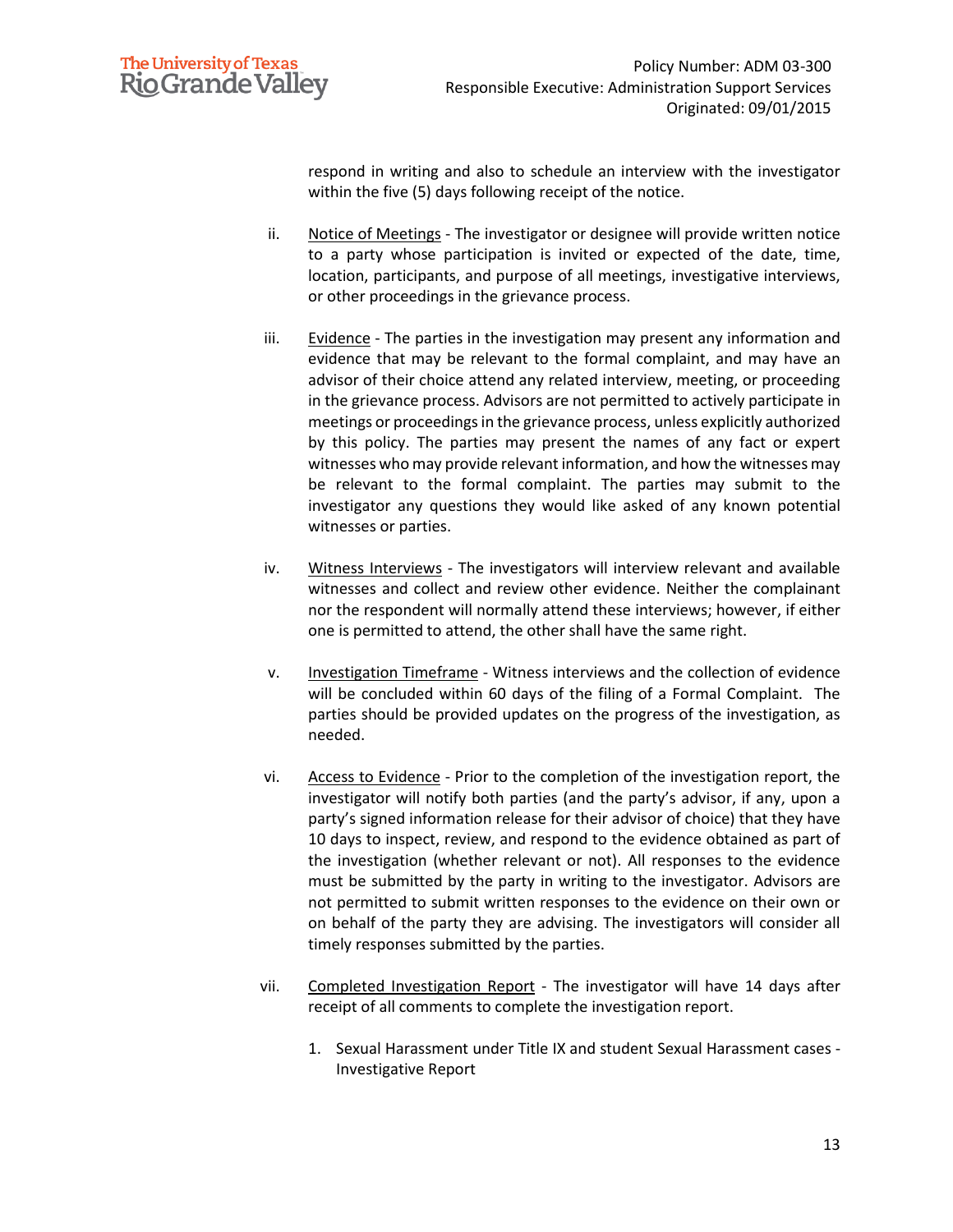

The completed investigation report will outline each of the allegations that potentially constitutes prohibited conduct under this policy, provide the timeline (e.g. procedural steps) of the investigation, and fairly summarize relevant evidence, participant statements, and responses to questions. The investigator will provide a completed investigation report concurrently to both parties (and each party's advisor, if any, upon a party's signed information release for their advisor of choice) at least 10 days prior to the date of the scheduled hearing to review and provide a written response at the hearing. A copy of the completed investigation report will be issued to the Title IX Coordinator, and to the hearing officer assigned to a hearing, if applicable.

- 2. All other cases except Sexual Harassment under Title IX or student Sexual Harassment cases – Investigative Report
	- a. The completed investigation report will outline each of the allegations that potentially constitutes prohibited conduct under this policy, provide the timeline (e.g. procedural steps) of the investigation, fairly summarize relevant evidence, participant statements, and responses to questions and include a preliminary determination regarding the responsibility of the respondent for each allegation, the findings of fact supporting the investigator's determination, and the rationale for the determination for each allegation.
	- b. The investigator will provide the preliminary investigation report concurrently to both parties and each party's advisor, if any, upon a party's signed information release for their advisor of choice. Each party has five (5) days to provide comments to the report. The investigation report and any comments will also be referred to the Office of Student Rights and Responsibilities, the Human Resources Officer (for staff, visitors, volunteers) and the Dean of the College (for faculty) (Administrative Official).
	- c. The applicable Administrative Official will conduct an independent review of the investigation report in consultation with the supervisor(s), if applicable, and 10 days from receipt of comments, will:
		- i. Accept the preliminary determination regarding responsibility of the respondent and either dismiss the case or proceed to adjudication (if applicable);
		- ii. Amend the preliminary determination regarding responsibility of the Respondent and proceed to adjudication (if applicable); or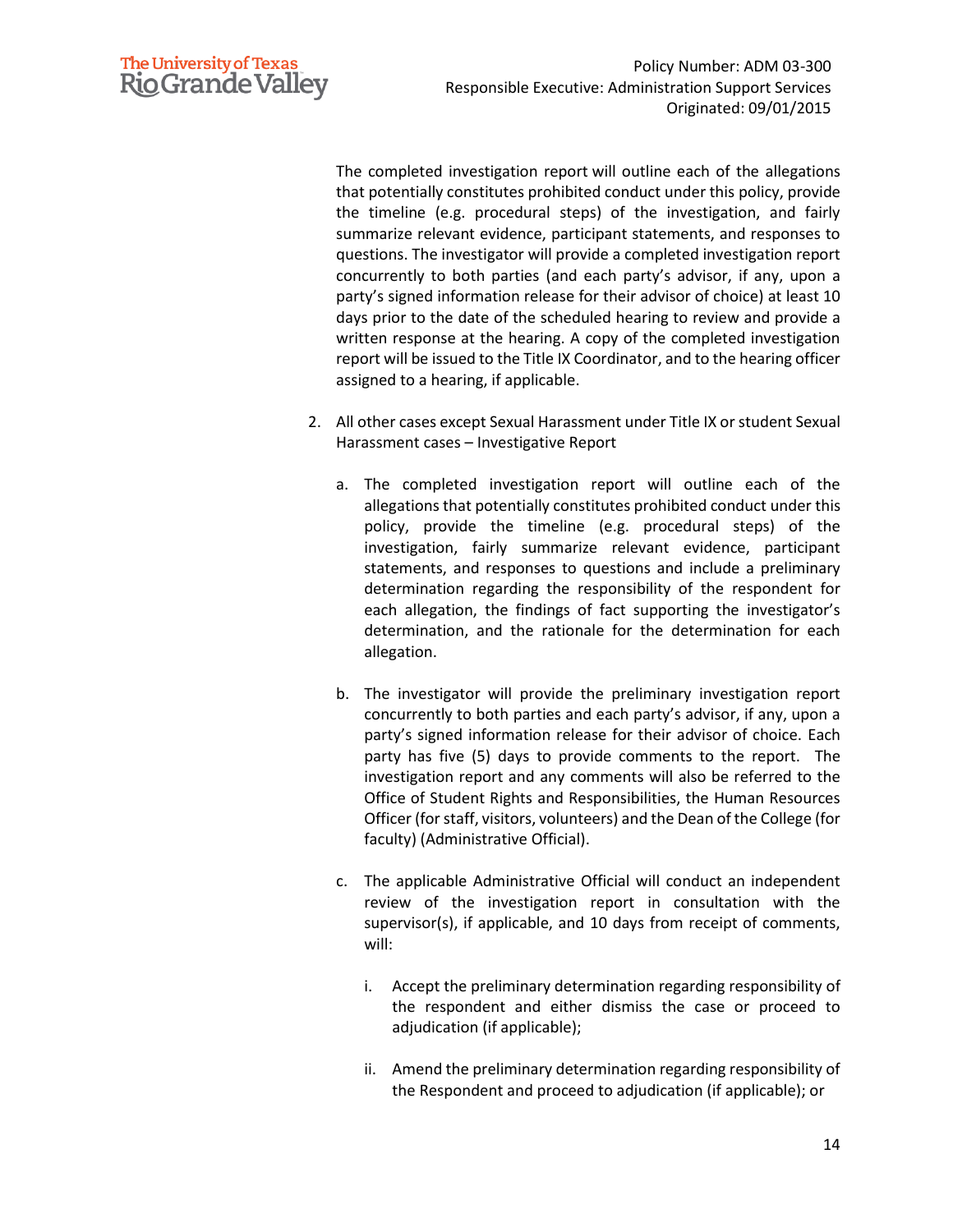

iii. Remand the process back to the investigation stage to address an investigation concern.

#### h. Standard of Evidence & Presumption of Not Responsible

All grievances processes will use the preponderance of the evidence standard, as defined in this policy. By law, it is presumed that the respondent is not responsible for the alleged conduct unless that determination regarding responsibility is made at the conclusion of the grievance process.

- i. Sexual Harassment Complaint Hearing Determination of Responsibility
	- i. Applicability The Sexual Harassment Complaint Hearing process outlined herein is applicable in the following situations:
		- 1. **Students** When the respondent is a student (including student employees whose employment is conditioned on student status)<sup>1</sup> at UTRGV at the time of the alleged conduct and when the conduct alleged includes Sexual Harassment. The alternative grievance process in Section D.4.k(i) of this policy applies in instances where the respondent is a student at the time of the alleged conduct and where the conduct alleged does not include Sexual Harassment.
		- 2. **Employees (Faculty and Staff)** When the respondent is an employee and all of the conditions below are met; in all other instances, allegations of Sexual Misconduct will be handled in accordance with Section D.4.k.(ii).
			- a. The respondent is an employee at UTRGV at the time of the alleged conduct;
			- b. The conduct alleged includes Sexual Harassment under this policy;
			- c. The alleged conduct occurred against a person in the United States; and
			- d. Where the complainant was participating or attempting to participate in an education program or activity at UTRGV. This element is met if the conduct occurred in any of the following: on any University property; during any University activity; in a building owned or controlled by a student organization that is officially recognized by the University; or in instances where the University

<sup>1</sup> Respondents who are both students and employees are treated as students under this policy.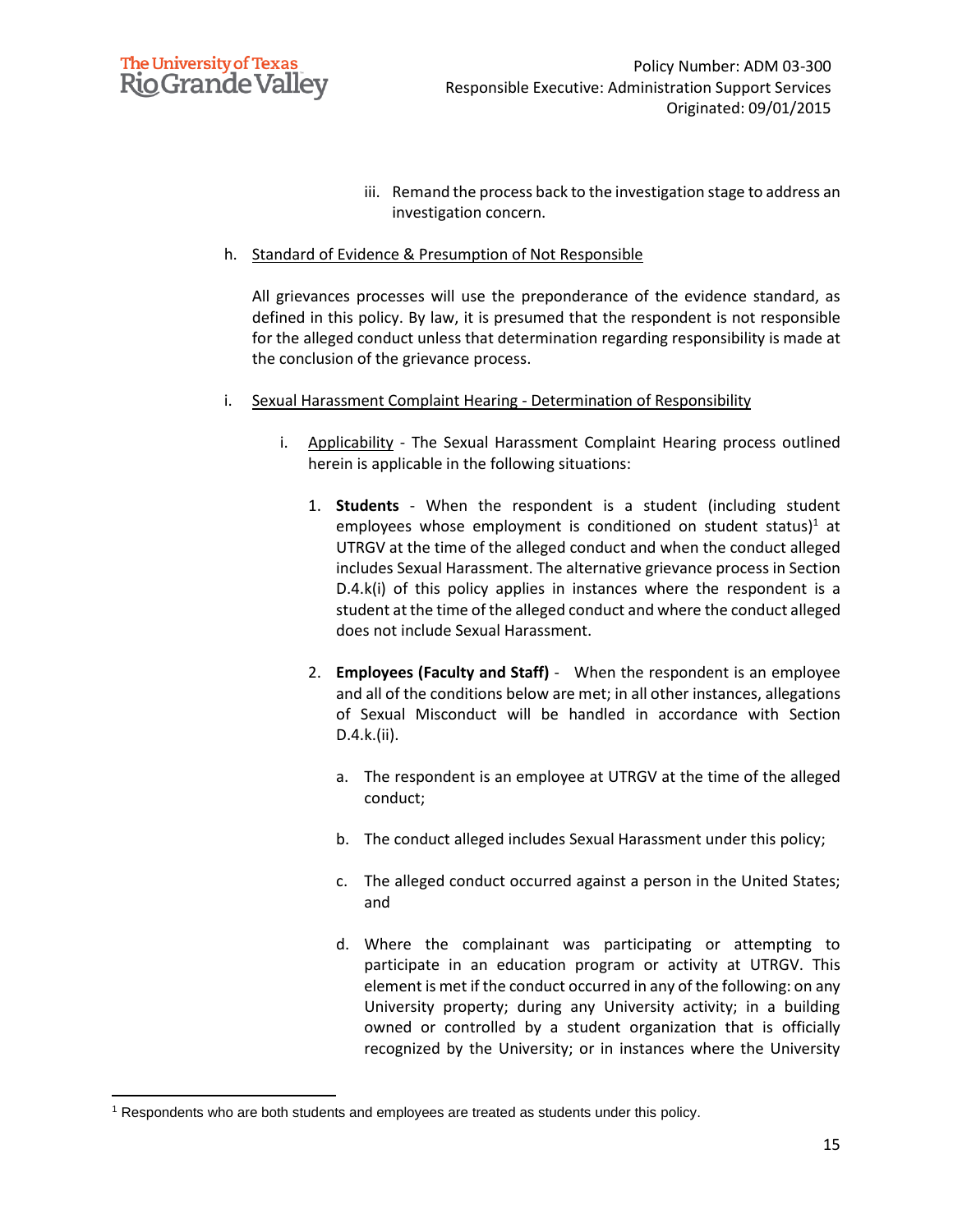

exercised substantial control over the respondent and the context in which the alleged conduct occurred.

- ii. University Representative Role and Written Notice of the Hearing The University representative will present information regarding the case at the hearing and will have the ability to present information and witnesses, question witnesses, and provide opening and closing statements at the hearing. The Title IX Office will provide at least 10 days written notice to participants of the hearing (and the participant's advisor, if any, upon a participant's signed information release for their advisor of choice), including the date, time, location, names of all participants of the hearing (including the hearing officer, and all parties and participants in the investigation report), purpose of the hearing, a statement of the alleged conduct charges, and a summary statement of the evidence gathered. The hearing notice may also provide a deadline by which the University representative and the parties have an opportunity to disclose (1) the names of any witnesses they intend to call to testify at the hearing, if any, and (2) a copy of any documents they intend to use as exhibits at the hearing, not already included in the investigation report, if any.
- iii. Challenges to the Hearing Officer Either party may challenge the fairness, impartiality or objectivity of a hearing officer. The challenge must be submitted in writing to the hearing officer with a copy to the Title IX Office within three (3) days after notice of the identity of the hearing officer and must state the reasons for the challenge. The hearing officer will be the sole judge of whether he or she can serve with fairness, impartiality, and objectivity. The hearing officer will decide whether they will serve as the hearing officer and will inform both parties and the Title IX Office within two (2) days of the date of the challenge. In the event that the hearing officer recuses themselves, an alternative hearing officer will be assigned in accordance with the institution's procedures.
- iv. Hearing Officer Duties at the Hearing The hearing will ensure, with the assistance of the Title IX Office, that the hearing is recorded in audio or audiovisual format. The recording or transcript, if applicable, will be available for the parties to inspect and review, upon request.

The hearing officer will rule on all procedural matters and on objections regarding exhibits and testimony of participants at the hearing, may question participants who testify at the hearing, and is entitled to have the advice and assistance of legal counsel from the Office of General Counsel of the UT System.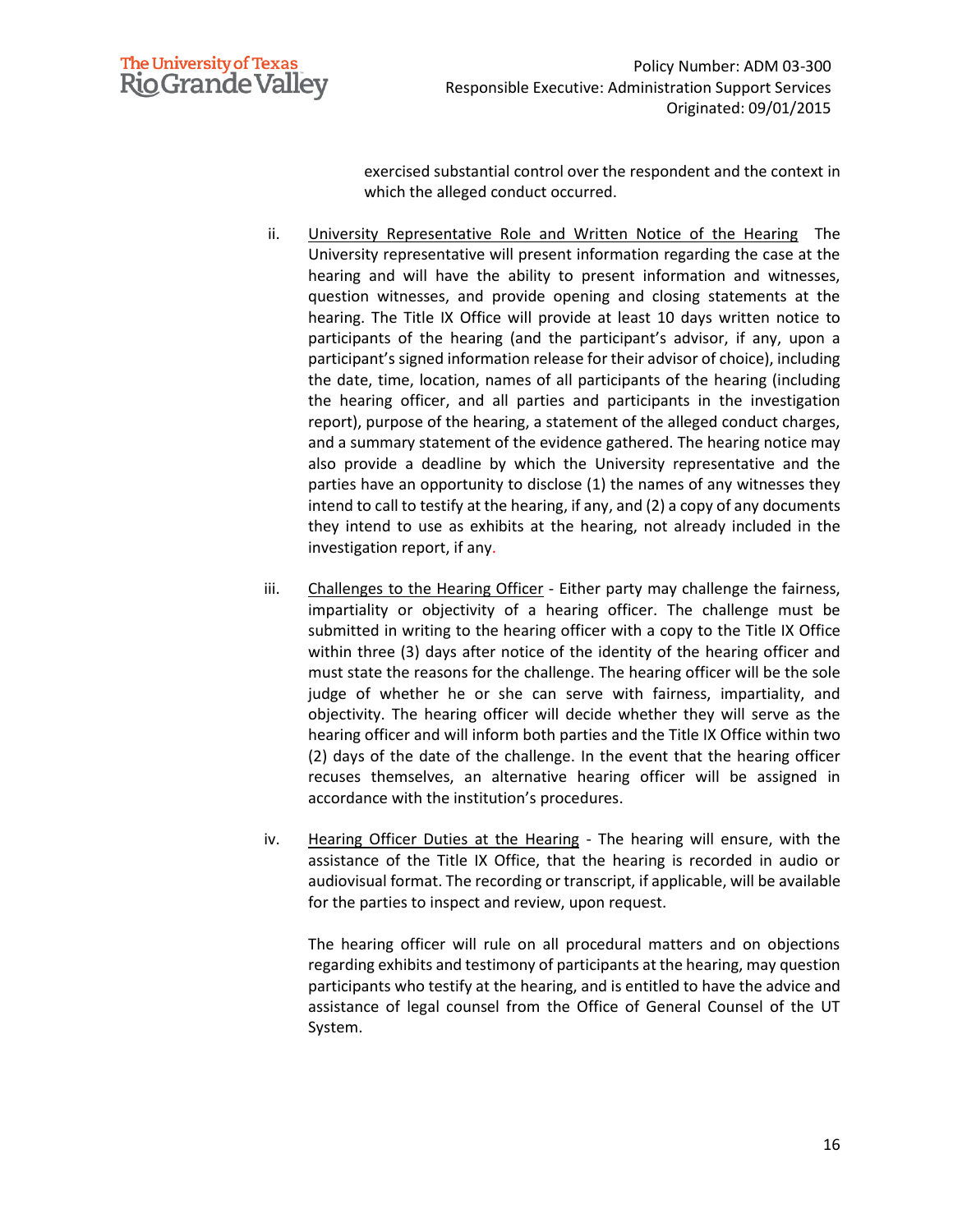- v. Access to Evidence Each party will have access to all the evidence from the investigation, including a copy of the completed investigation report, as outlined in Section D.4.g(vi) in this policy.
- vi. Separate Rooms and Virtual Participation At the request of either party, UTRGV will provide the hearing to occur with the parties located in separate rooms with technology enabling the hearing officer and the parties to simultaneously see and hear the participants answering questions. Participants may appear at the hearing virtually and are not required to be physically present at the same physical location of the hearing.
- vii. Opening and Closing Arguments Each party may make opening and closing statements.
- viii. Privileged Information Excluded No person will be required to disclose information protected under a legally recognized privilege. The hearing officer must not allow into evidence or rely upon any questions or evidence that may require or seek disclosure of such information, unless the person holding the privilege has waived the privilege. This includes information protected by the attorney-client privilege.
- ix. Advisor of Choice Each party may have an advisor of their choice at the hearing. If a party does not have an advisor, UTRGV will provide one. Advisors are not permitted to actively participate in the hearing, except for asking questions of the other party and any other witnesses. In addition, witnesses may have an advisor of their choice at the hearing.
- x. Questioning of the Participants in the Hearing The hearing officer may, at the hearing officer's discretion, ask questions during the hearing of any party or witness and may be the first person to ask questions of any party or witness. Each party's advisor will have an opportunity to ask relevant questions and follow-up questions of the other party and of any witnesses that participate in the hearing, including questions that challenge credibility. Each advisor has the ability to ask questions directly, orally, and in real time at the hearing. The parties will not be permitted to personally ask questions of the other party or any witnesses that participate in the hearing. The University representative and the advisors may ask questions under the following procedure:
	- 1. The questioner will ask a question of the applicable participant.
	- 2. Before the participant answers a question, the hearing officer will rule as to whether the question is relevant to the alleged conduct charges.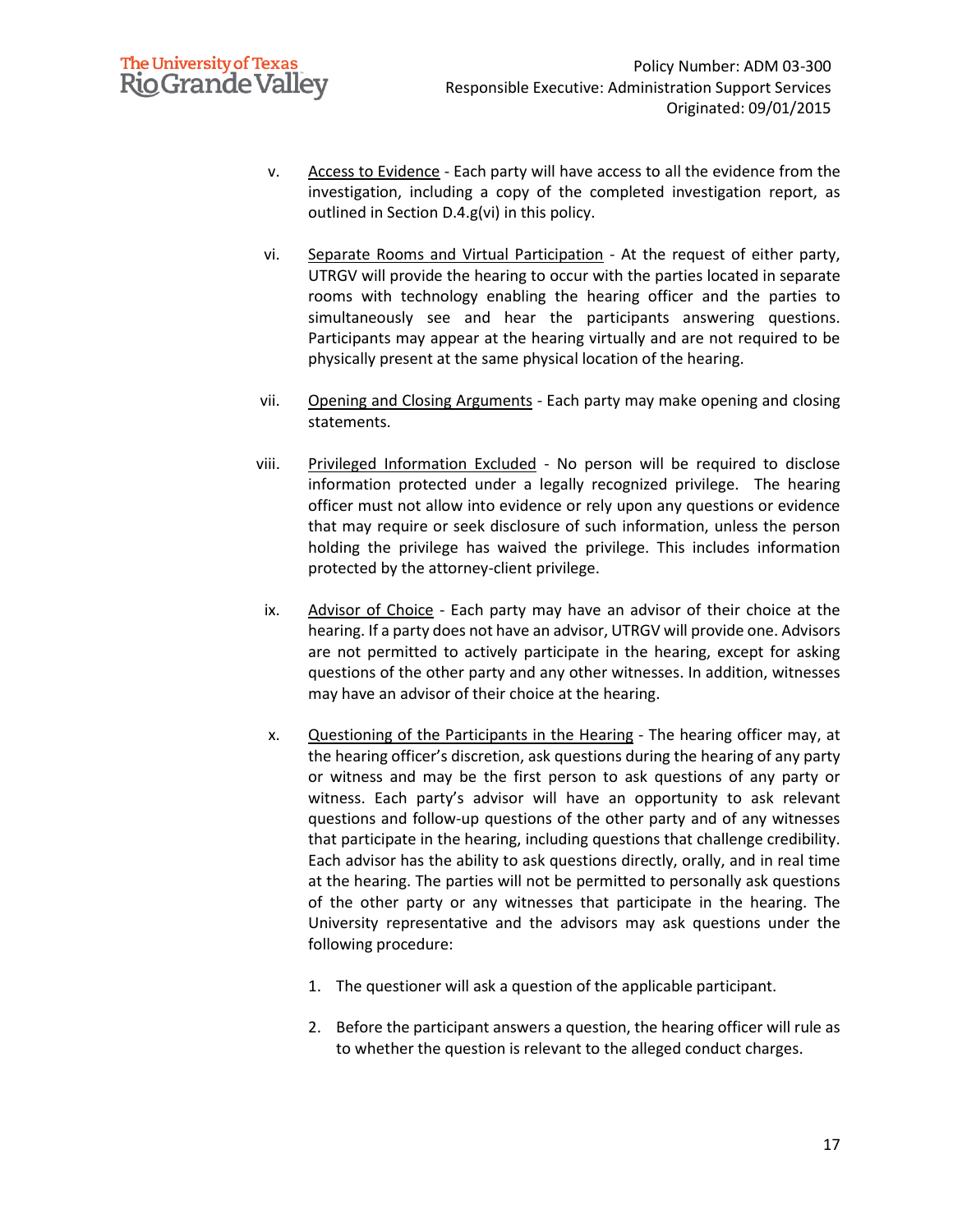# **The University of Texas Rio Grande Valley**

- 3. If the hearing officer rules that question is not relevant, then the hearing officer must explain any decision to exclude a question as not relevant. If the hearing officer allows the question as relevant, the participant will answer it.
- xi. Prior Sexual History A complainant's sexual predisposition or prior sexual behavior are not relevant except where questions and evidence about a complainant's prior sexual behavior are offered to prove that someone other than the respondent committed the alleged conduct charged by the complainant or if the questions or evidence concern specific incidents of the complainant's prior sexual behavior with the respondent and are offered to prove the complainant's consent of the alleged conduct.
- xii. Hearing Officer Determination Within 20 days after the conclusion of the hearing, the hearing officer will issue a written determination and will email a copy of the written determination concurrently to the parties, to Student Rights and Responsibilities (for student Respondents), to the Office of Human Resources and appropriate supervisor (for staff, visitors or volunteer Respondents), to the College Dean (for faculty Respondents) and the Title IX Coordinator. The determination must include the following:
	- 1. The allegations that potentially constitutes prohibited conduct under this policy;
	- 2. A description of all of the procedural steps of the grievance process under this policy (from receipt of a formal complaint to the determination regarding responsibility of the respondent, including any notifications of the parties, interviews with parties and witnesses, site visits, methods used to gather other evidence, and hearings held);
	- 3. The findings of fact supporting the hearing officer's determination;
	- 4. The conclusion(s) and a rationale as to whether the respondent is responsible for each allegation;
	- 5. The disciplinary sanctions and remedies designed to restore the complainant's access to the education program or activity, if applicable; and
	- 6. If applicable, possible sanctions and remedies for student respondents:
		- a. Educational training;
		- b. No shared classes or extra-curricular activities;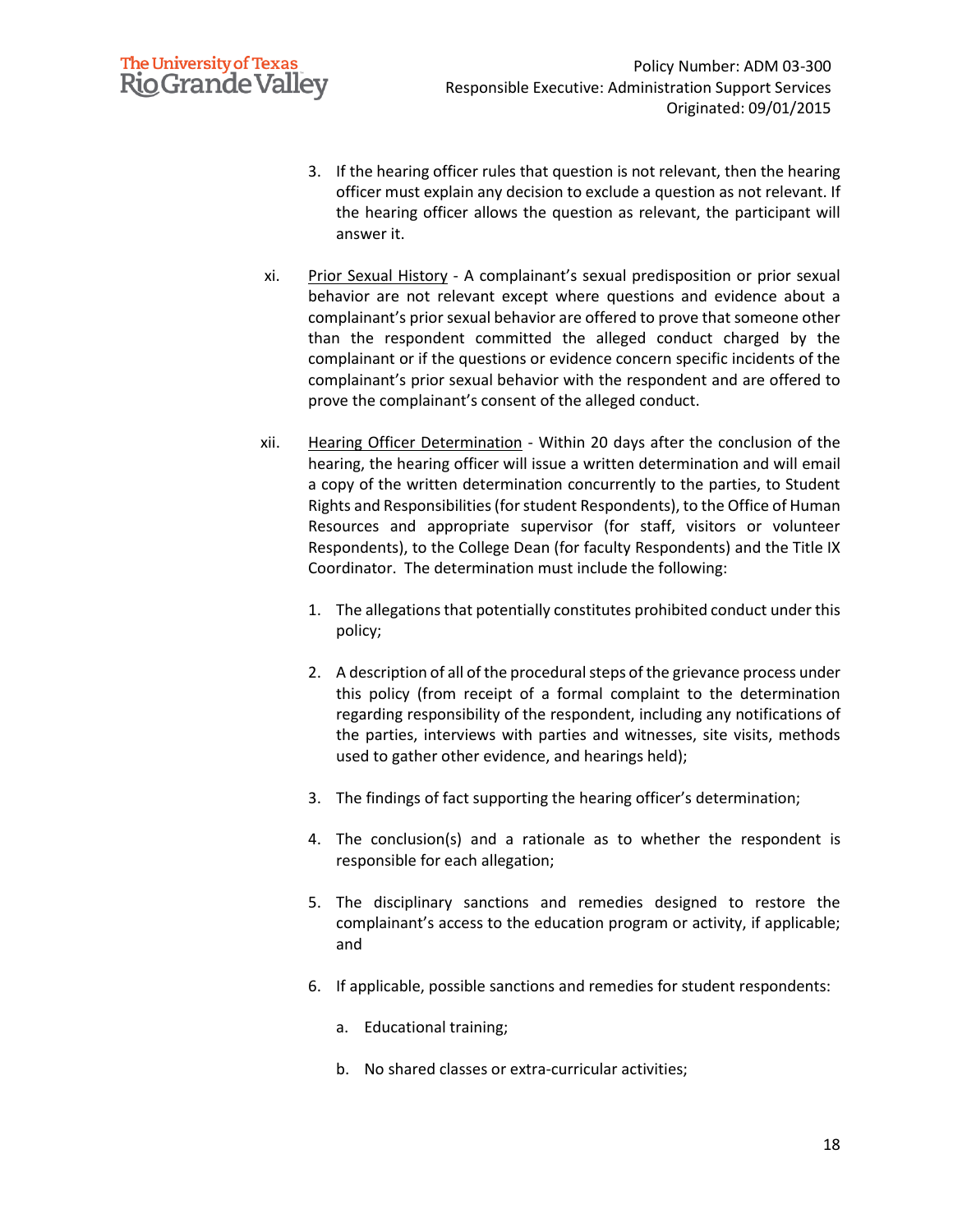

- c. Disciplinary probation;
- d. Withholding of grades, official transcript, or degree;
- e. Bar against readmission, bar against enrollment, drop from one or more classes, or withdrawal from UTRGV;
- f. Suspension of rights and privileges, including but not limited to participation in athletic or extracurricular activities;
- g. Denial of degree;
- h. Suspension from UTRGV for a specific period of time. Suspension is noted on the academic transcript with the term "Disciplinary Suspension." The notation can be removed upon the request of the student in accordance with the UTRGV's procedures when all conditions of the suspension are met;
- i. Expulsion (permanent separation from UTRGV). Expulsion creates a permanent notation on the student's academic transcript;
- j. Revocation of degree and withdrawal of diploma; or
- k. Other sanction(s) or remedies as deemed appropriate under the circumstances.
- 7. If applicable, possible sanctions and remedies for employee Respondents:
	- a. Employment probation;
	- b. Job demotion or reassignment;
	- c. Suspension with or without pay for a specific period of time;
	- d. Dismissal or termination;
	- e. Ineligible for rehire; or
	- f. Other sanction(s) or remedies as deemed appropriate under the circumstances.
- 8. Whether additional remedies designed to restore or preserve equal access to the education program or activity will be provided to the Complainant; and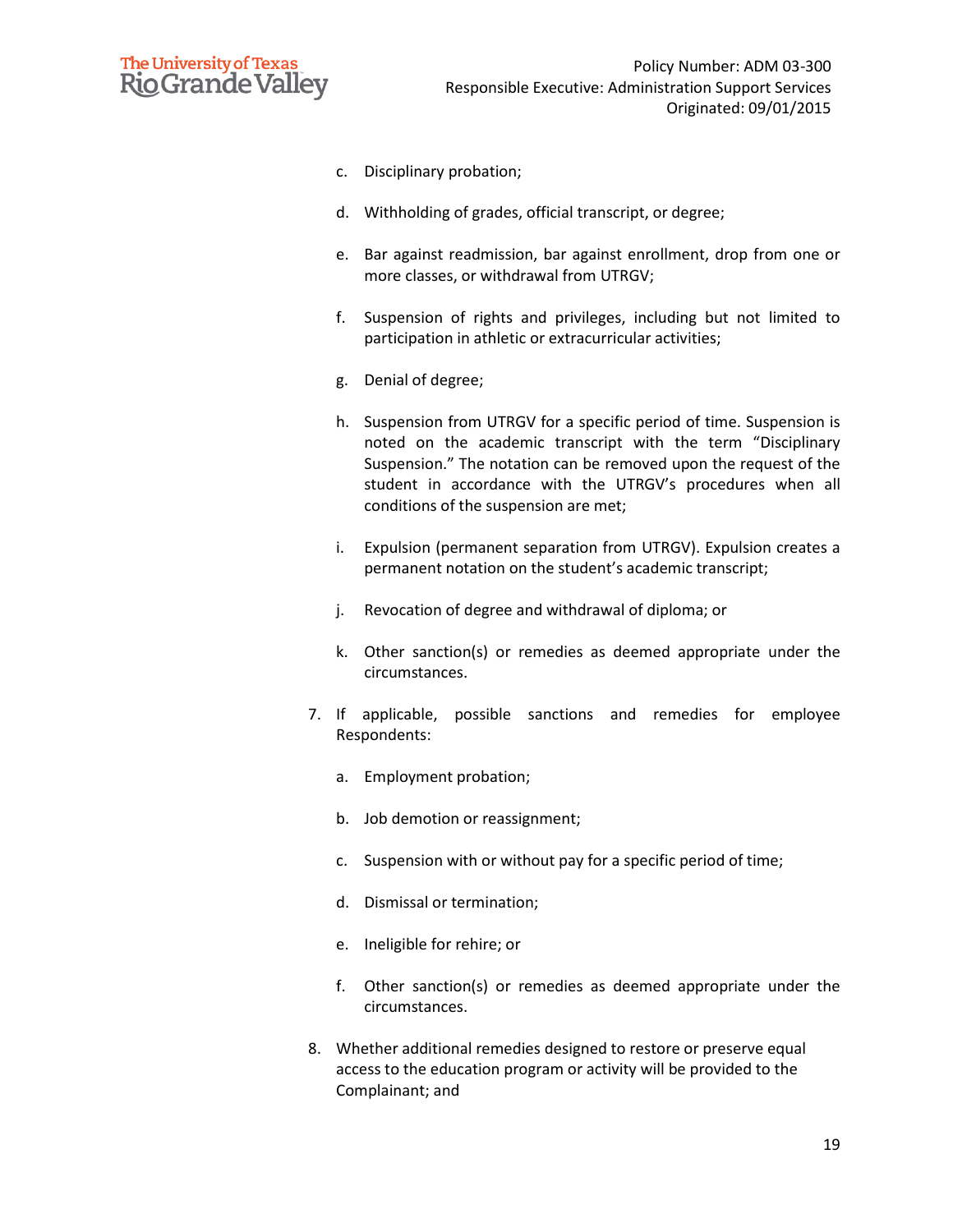## **The University of Texas Rio Grande Valley**

- 9. UTRGV's procedures and permissible bases for the parties to appeal, if applicable.
- j. Appeals and Additional Processes Provided to Students and Employees as to Formal Sexual Harassment Complaints under Title IX and Cases involving Students alleged of Sexual Harassment under this Policy.
	- i. Student Appeals

Within 10 days of notice of the determination, either party may appeal in writing the hearing officer's determination regarding a respondent's responsibility, on the following bases:

- 1. A procedural irregularity that affected the outcome of the matter;
- 2. There is new evidence that was not reasonably available at the time of the determination regarding responsibility or dismissal was made that could affect the outcome of the matter; or
- 3. The Title IX Coordinator, investigator(s), or hearing officer had a conflict of interest or bias for or against the parties (generally, or specifically in this matter) that affected the outcome of the matter.

Any non-appealing party (or UTRGV) will have five (5) days from the notification of an appeal to submit a written statement in support of the outcome.

Written notice of appeal and all supporting information must be emailed to the Senior Vice President for Strategic Enrollment and Student Affairs within 10 days after the appealing party has been notified of the decision of the Hearing Officer.

The appeal of the decision of the Hearing Officer will be reviewed solely on the basis of the record from the hearing. The record from the hearing shall consist of the recording of the hearing, the documents admitted in evidence, and the written decision of the Hearing Officer. An appeal regarding procedural irregularity or bias may include review of a response by the appropriate UTRGV official(s).

The Senior Vice President may approve, reject, or modify the decision in question or may require that the hearing be reopened for the presentation of additional evidence and reconsideration of the decision.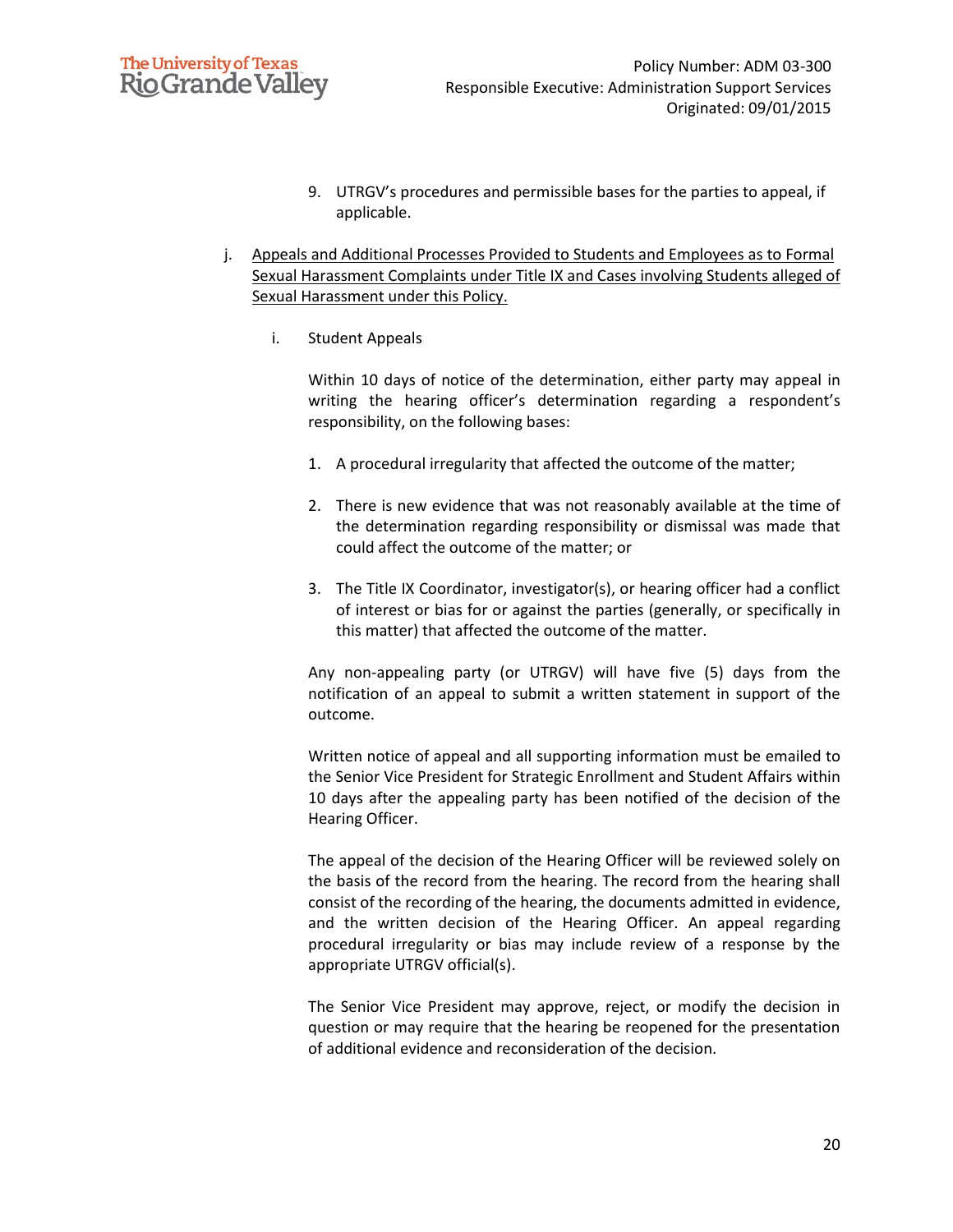

The Senior Vice President shall communicate his or her decision to the accused student, the other party, the Dean of Students, and the Title IX Office in writing within 20 days after the appeal and related documents have been received.

The decision of the Senior Vice President is the final appellate review.

ii. Staff Appeals

Within 10 days of notice of the determination, either party may appeal in writing the hearing officer's determination regarding a Respondent's responsibility, on the following bases:

- 1. A procedural irregularity that affected the outcome of the matter;
- 2. There is new evidence that was not reasonably available at the time of the determination regarding responsibility or dismissal was made that could affect the outcome of the matter; or
- 3. The Title IX Coordinator, investigator(s), or hearing officer had a conflict of interest or bias for or against the parties (generally, or specifically in this matter) that affected the outcome of the matter.

Any non-appealing party (or UTRGV) will have five (5) days from the notification of an appeal to submit a written statement in support of the outcome.

Written notice of appeal must be emailed to the Executive Vice President or the applicable Vice President over the department or unit ("Division Executive") within 10 days after the appealing party has been notified of the decision of the Hearing Officer.

The appeal of the decision of the Hearing Officer will be reviewed solely on the basis of the record from the hearing. The record from the hearing shall consist of the recording of the hearing, the documents admitted in evidence, and the written decision of the Hearing Officer. An appeal regarding procedural irregularity or bias may include review of a response by the appropriate UTRGV official(s).

The employee will also deliver a copy of the appeal and all attachments to the Office of Human Resources.

The Division Executive may approve, reject, or modify the decision in question or may require that the hearing be reopened for the presentation of additional evidence and reconsideration of the decision.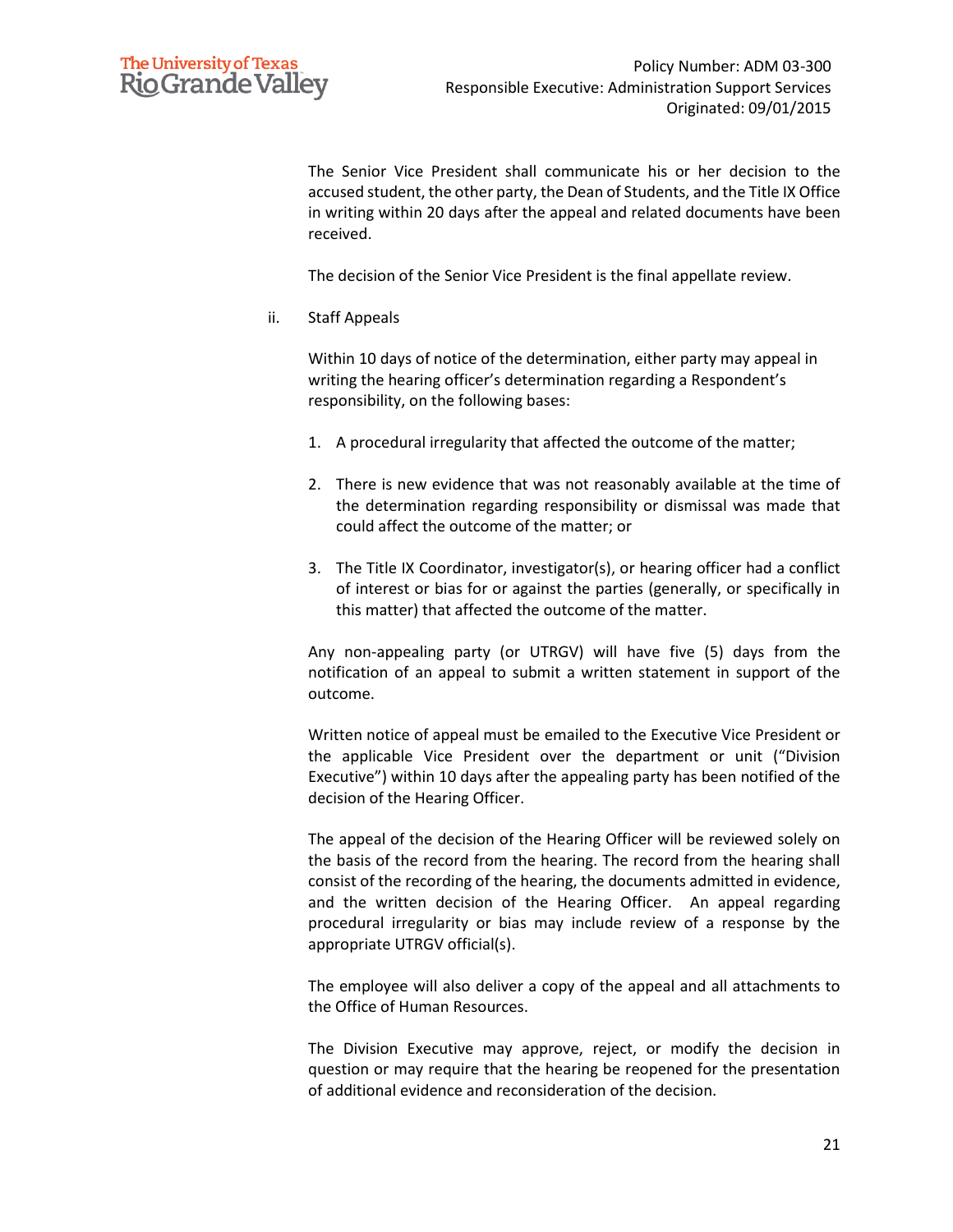

The Division Executive shall communicate his or her decision to the accused employee, the other party, Office of Human Resources and the Title IX Office in writing within 20 days after the appeal and related documents have been received.

The decision of the Division Executive is the final appellate review.

iii. Faculty Appeals

Within 10 days of notice of the determination, either party may appeal in writing the hearing officer's determination regarding a Respondent's responsibility, on the following bases:

- 1. A procedural irregularity that affected the outcome of the matter;
- 2. There is new evidence that was not reasonably available at the time of the determination regarding responsibility or dismissal was made that could affect the outcome of the matter; or
- 3. The Title IX Coordinator, investigator(s), or hearing officer had a conflict of interest or bias for or against the parties (generally, or specifically in this matter) that affected the outcome of the matter.

Any non-appealing party (or UTRGV) will have five (5) days from the notification of an appeal to submit a written statement in support of the outcome.

Written notice of appeal must be emailed to the Chief Academic Officer within 10 days after the appealing party has been notified of the decision of the Hearing Officer.

The appeal of the decision of the Hearing Officer will be reviewed solely on the basis of the record from the hearing. The record from the hearing shall consist of the recording of the hearing, the documents admitted in evidence, and the written decision of the Hearing Officer. An appeal regarding procedural irregularity or bias may include review of a response by the appropriate UTRGV official(s).

The employee will also deliver a copy of the appeal and all attachments to the Title IX Office.

The Chief Academic Officer may approve, reject, or modify the decision in question or may require that the hearing be reopened for the presentation of additional evidence and reconsideration of the decision.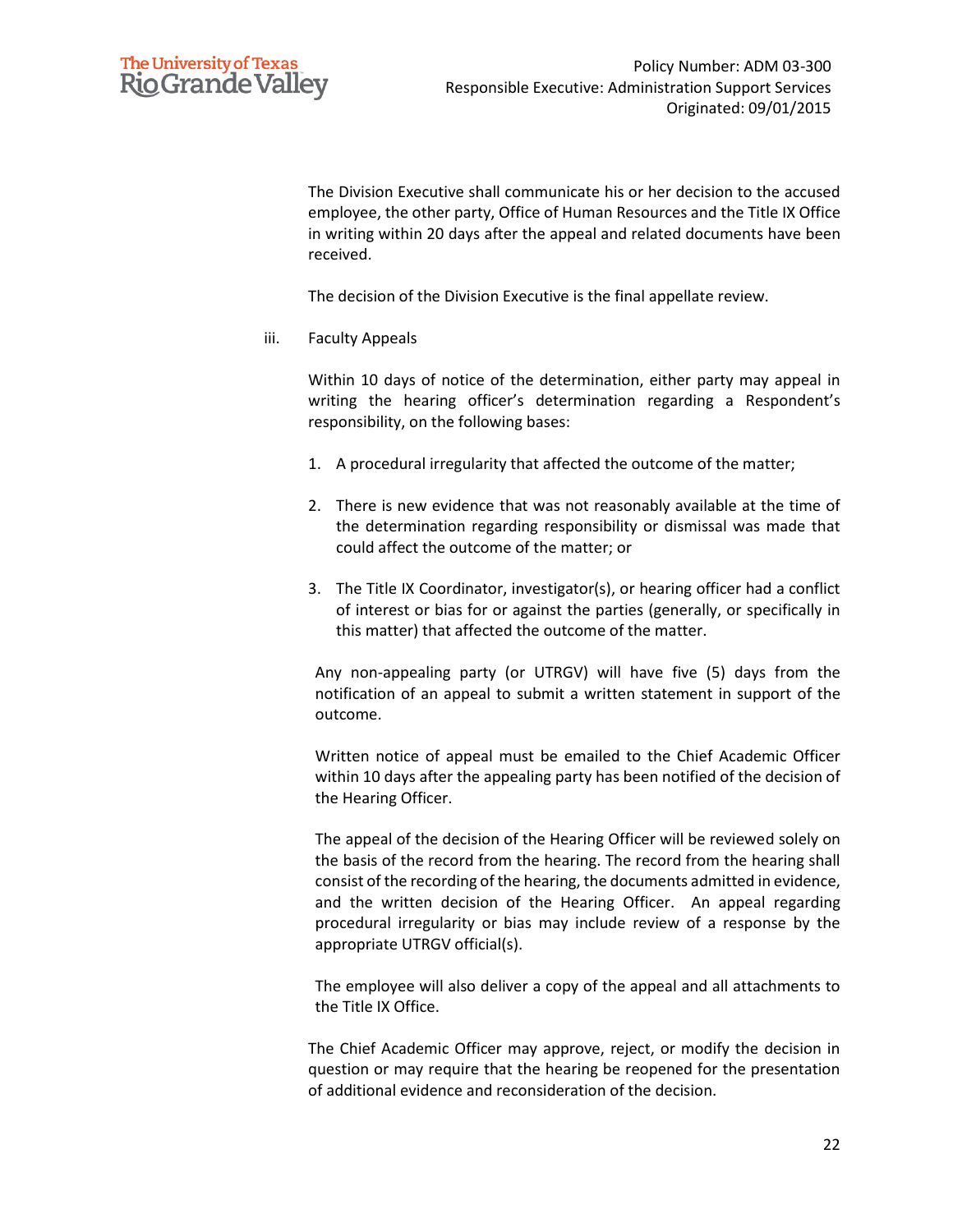

The Chief Academic Officer shall communicate his or her decision to the accused faculty member, the other party, and the Title IX Office in writing within 20 days after the appeal and related documents have been received.

The decision of the Division Executive is the final appellate review.

- k. Alternative Grievance Process for Sexual Misconduct Complaints
	- i. Student Alternative Grievance Process For formal complaints where the respondent is a student at the time of the alleged conduct (including student employees in positions that require student status). Where responsibility finding(s) proceed to the adjudication stage, the respondent and complainant must notify the Title IX Office within five (5) days of receipt of the determination to elect one of the following options:
		- 1. *Option 1.* Agree to the determination of responsibility for each of the applicable allegations, the sanctions, and remedies outlined in an administrative disposition, and waive the option of a hearing;

If both parties select this option, then the administrative disposition will be final and there will not be any subsequent adjudication proceedings regarding the allegations.

2. *Option 2.* Agree to the determination of responsibility for each of the applicable allegations, appeal (in writing) the sanctions or remedies outlined in the administrative disposition, and waive the option of a hearing;

If either party chooses this option, and neither selects Option 3, then any party may appeal the sanctions or remedies outlined in the administrative disposition, using the Appeals process in Section D.4.j(i) of this Policy.

The finding of responsibility may not be appealed by either party.

3. *Option 3.* Select a live hearing where the determination regarding responsibility of the respondent will be made by a hearing officer. If either party chooses this third option, then a live hearing must be initiated for the adjudication of the conduct allegations, as outlined in Section D.4.i. If a live hearing is selected for adjudication, the hearing procedures in Section D.4.i of this policy will apply, with the following exceptions: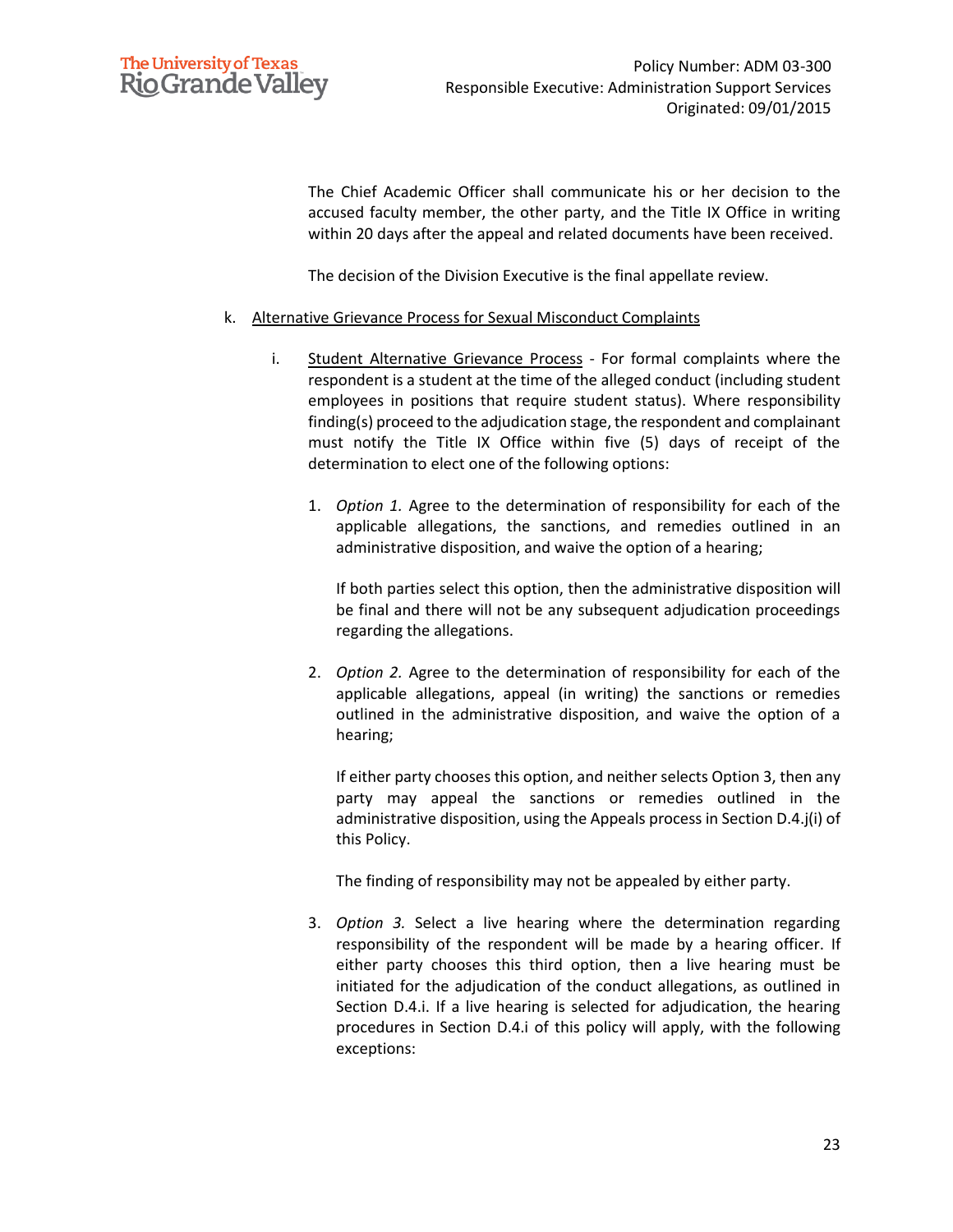# **The University of Texas Rio Grande Valley**

- a. Advisor of Choice. Each party may have an advisor of their choice at the hearing. Upon request from either party, UTRGV will provide an advisor to that party. Advisors are not permitted to actively participate in the hearing. In addition, witnesses may have an advisor of their choice at the hearing.
- b. Questioning of the participants in the hearing. The hearing officer may, at the hearing officer's discretion, ask questions during the hearing of any party or witness and may be the first person to ask questions of any party or witness. Each party may ask relevant questions of any witness at the hearing, except that crossexamination questions of the other party must be submitted in writing to the hearing officer. The hearing officer will then ask relevant cross-examination questions of the other party and allow for relevant follow-up questions (if applicable). Advisors are not permitted to ask any questions at the hearing.
- c. Prior Sexual History: A complainant's sexual predisposition or prior sexual behavior are not relevant except where questions and evidence about a complainant's prior sexual behavior are offered to prove that someone other than the respondent committed the alleged conduct charged by the complainant or if the questions or evidence concern specific incidents of the complainant's prior sexual behavior with the respondent and are offered to prove the complainant's consent of the alleged conduct.
- ii. Alternative Grievance Process for Staff and Faculty If the Administrative Official, concludes that the policy was violated, in cases not involving Sexual Harassment under Title IX, the matter of disciplinary action will be heard in accordance with the applicable disciplinary policies. UTRGV will strive to ensure that the steps it takes to provide due process to the respondent will not restrict or delay the supportive measures provided to the alleged victim. The Family Educational Rights and Privacy Act (FERPA) does not override federally protected due process rights of a respondent.

### l. Emergency Removal and Employee Administrative Leave

i. Emergency Removal - A student respondent may be removed from UTRGV's education program or activity on an emergency basis if, after an individualized safety and risk analysis, it is determined that such a removal is justified because the respondent poses an immediate threat to the physical health or safety of an individual arising from the allegations of sexual misconduct. Under these circumstances, the Respondent will be notified in writing of the emergency removal from UTRGV's education program or activity by the Dean of Students, and the respondent will have an opportunity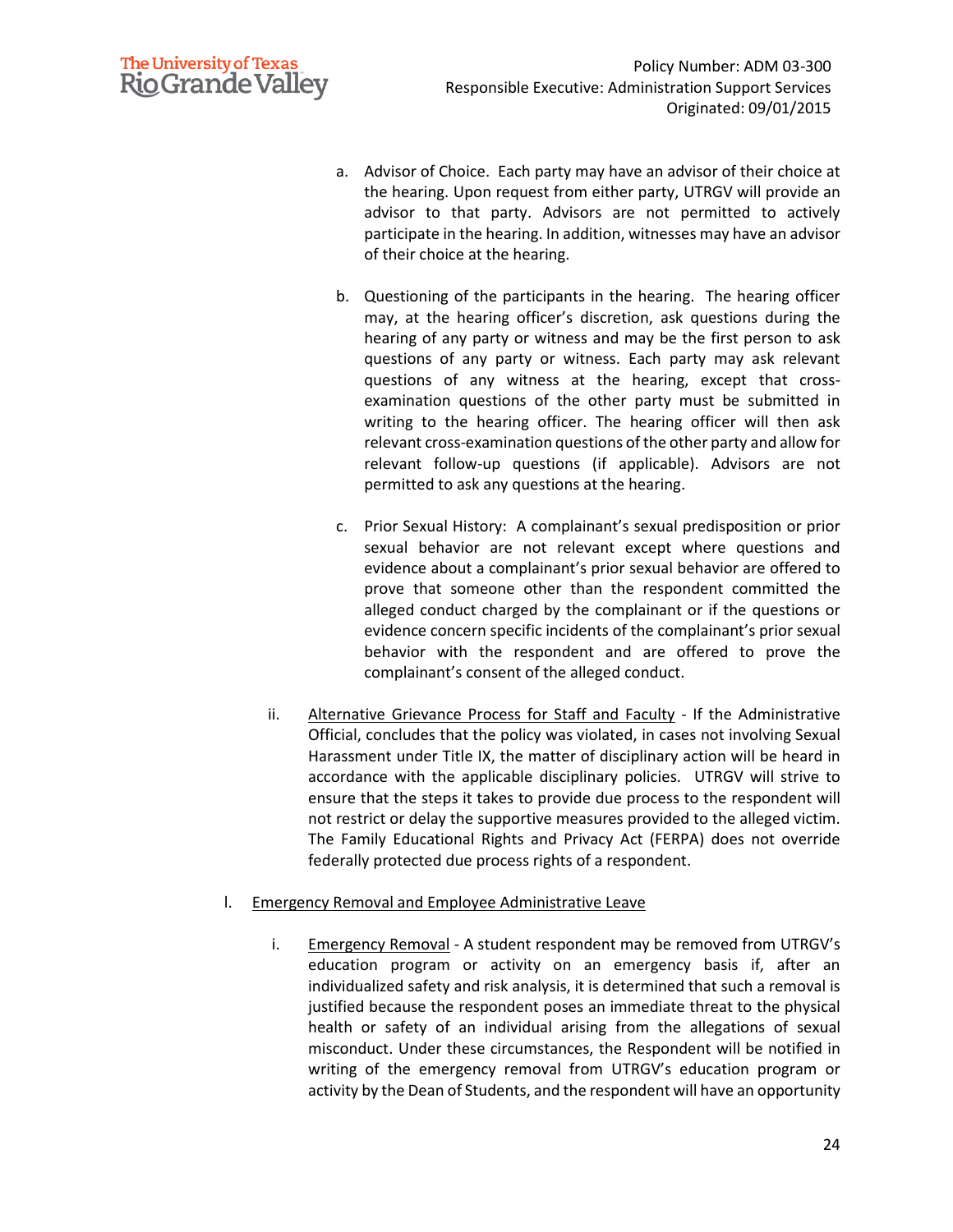

to challenge the decision following the emergency removal by directing the challenge within 1 day of receipt of the notification to the Dean of Students. The Dean of Students will respond within 2 days. The Dean of Students decision is final.

ii. Employee Administrative Leave - An employee respondent may be placed on administrative leave, in accordance with UTRGV's policy and procedures on employee administrative leave, during the pendency of a grievance process, as outlined in this policy.

#### m. Grievance Process Documentation

UTRGV through the Title IX Office will retain all of the documentation included in the grievance process (outlined in Section D.4.m of this Policy) for seven (7) years, in accordance with state and federal records laws and UTRGV policy. All documentation of records is private and confidential to the extent possible under law. Student records of the grievance process are disciplinary records under FERPA. Employee records of the grievance process are subject to the Freedom of Information Act (FOIA) and the Texas Public Information Act (TPIA) and included in the employee's official employment record.

### n. Grievance Process Timeframe

The entire grievance process (outlined in Section D.4 of this Policy, including any appeal) will be completed in no more than 150 days from the filing of the formal complaint if it is a Sexual Harassment complaint.

However, the circumstances may require a temporary delay in this timeframe and UTRGV may extend this timeframe for good cause. In such an instance, UTRGV will provide written notice to the parties of the delay or extension and the reason(s) for the action. Good cause may include considerations such as the absence of a party, a party's advisor, or a witness; concurrent law enforcement activity; or the need for language assistance or accommodation of disabilities. The time period in this section does not include the period the parties attempted but failed to reach an agreement in the Informal Resolution Process, if applicable, and in such a case, the grievance process timeframe will be extended by the period the parties attempted to reach an Informal Resolution (outlined in Section D.4.f of this Policy).

### 5. *Dissemination of Policy and Educational Programs*

a. This policy will be made available to all UTRGV administrators, faculty, staff, and students online and in UTRGV publications. Periodic notices will be sent to UTRGV administrators, faculty, staff and students about UTRGV's Sexual Misconduct policy. The notice will include information about sexual misconduct, retaliation, and other conduct prohibited under this policy, including the formal complaint procedure,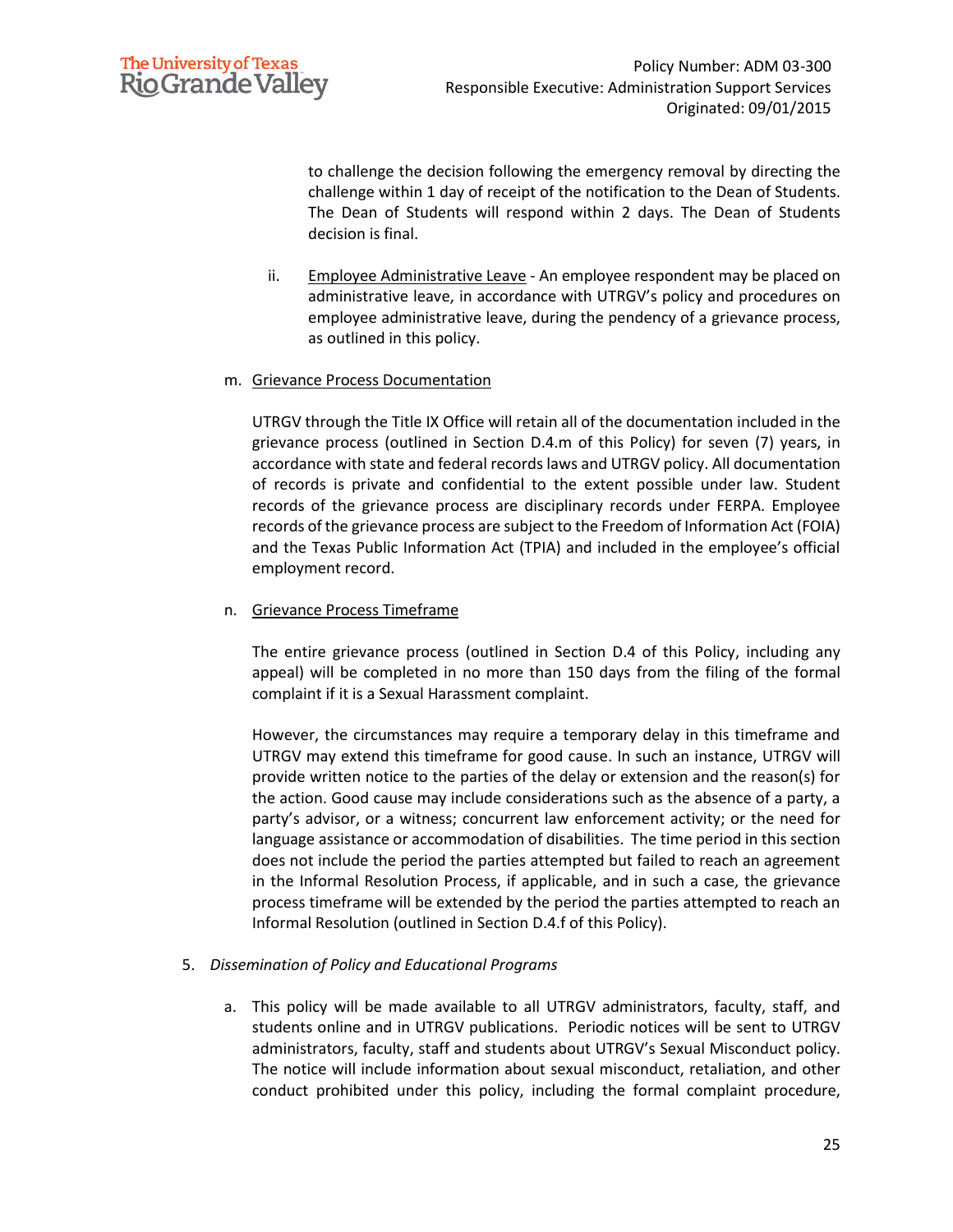UTRGV grievance process, and available resources, such as support services, health, and mental health services, including, but not limited to, at the beginning of each fall and spring semester. The notice will specify the right to file a complaint under this policy and with law enforcement and will refer individuals to designated offices or officials for additional information.

- b. Ongoing Sexual Misconduct Training UTRGV's commitment to raising awareness of the dangers of sexual misconduct includes offering ongoing education through annual training and lectures by faculty, staff, mental health or behavioral health professionals, or trained UTRGV personnel. [Preventive education](http://www.utrgv.edu/ovavp) and training programs will be provided to UTRGV administrators, faculty, staff, and students and will include information about primary prevention, risk reduction, and bystander intervention.
- c. Training of Coordinators, Investigators, Hearing and Appellate Authorities All Title IX Coordinators, Deputy Coordinators, investigators, and those with authority over Sexual Misconduct hearings and appeals shall receive training each academic year about applicable prohibited conduct, grievance processes, due process, and UTRGV policies related to Sexual Misconduct. All training materials used to train Title IXrelated personnel (e.g. Title IX Coordinators, deputies, investigators, hearing officers, and appellate officers, among others, will be made available on UTRGV's website.
- d. Annual Reporting and Notice UTRGV's Title IX general policy statement will be made available to all students, faculty, and employees [online](https://www.utrgv.edu/equity/_files/documents/utrgv-notice-of-non-discrimination.pdf) in required publications and in specified departments.
- 6. *Additional Conduct Violations*
	- a. Retaliation Any person who retaliates (a) anyone filing a report of sexual misconduct or formal complaint, (b) the parties or any other participants (including any witnesses or any UTRGV employee) in a grievance processrelating to a formal complaint, (c) any person who refuses to participate in a grievance process, or (d) against any person who under this policy opposed any unlawful practice, is subject to disciplinary action up to and including dismissal or separation from UTRGV. If any participant in a grievance process believes they have been subject to retaliation (as defined in this policy), they should immediately report the alleged retaliatory conduct to the Title IX Coordinator. A [complaint of retaliation](https://www.utrgv.edu/hop/policies/adm-04-301.pdf) should be immediately reported to the Title IX Officer.
	- b. False Information and False Complaints Any person, who in bad faith, knowingly files a false complaint under this policy or provides materially false information is subject to disciplinary action up to and including dismissal or separation from UTRGV. A determination that a respondent is not responsible for allegations of sexual misconduct does not imply a report, formal complaint, or information provided was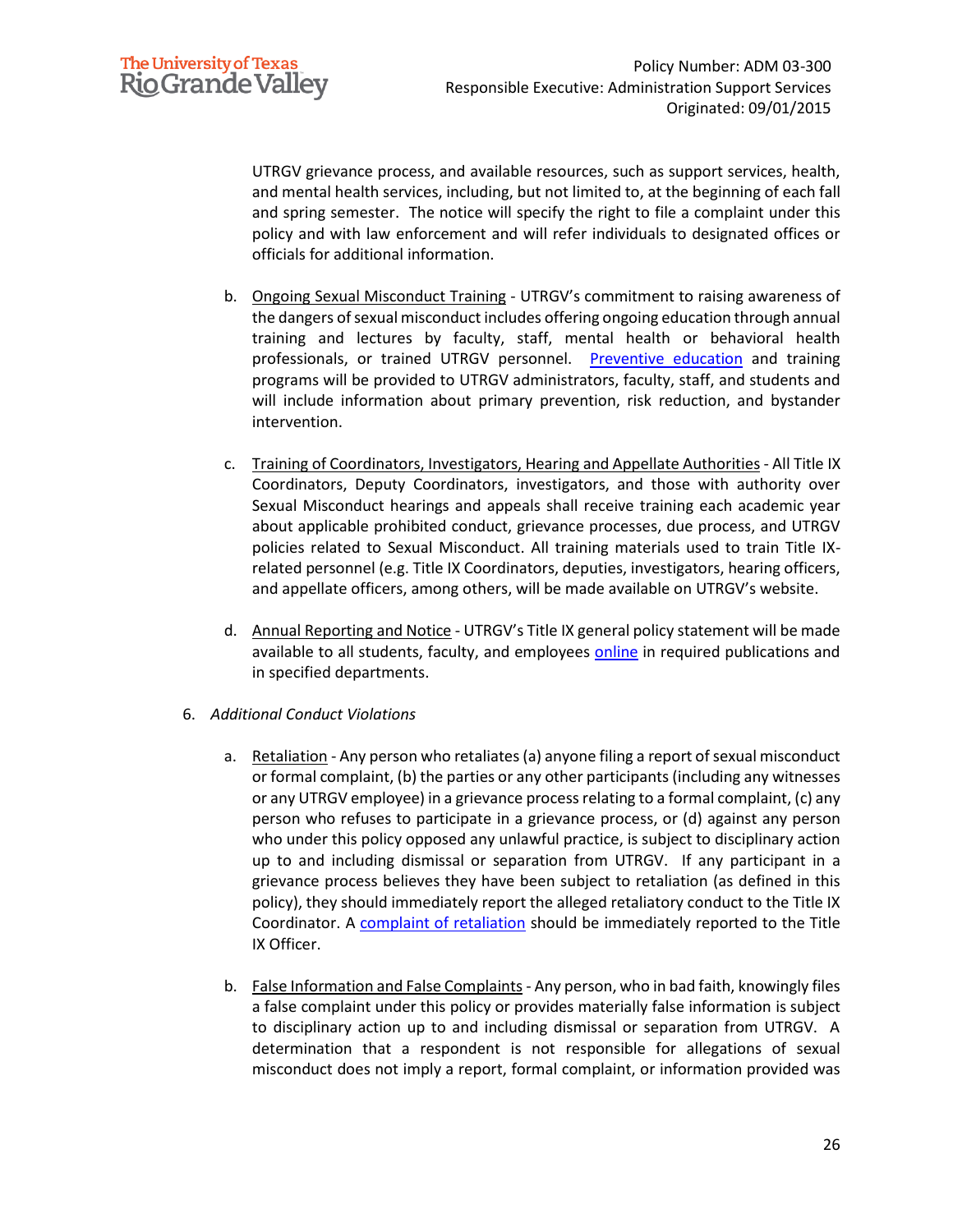

false. Similarly, a determination that a respondent is responsible for a policy violation does not imply that a respondent's statements disclaiming responsibility were false.

- c. Interference with the Grievance Process Any person who interferes with the grievance process (outlined in Section D.4 of this Policy) is subject to disciplinary action up to and including dismissal or separation from UTRGV. Interference with a grievance process may include, but is not limited to:
	- i. Attempting to coerce, compel, or prevent an individual from providing testimony or relevant information;
	- ii. Removing, destroying, or altering documentation relevant to the grievance process; or
	- iii. Knowingly providing false or misleading information to Title IX Coordinator, investigator or hearing officer, or encouraging others to do so.
- d. Failure to Report for Responsible Employees If a responsible employee knowingly fails to report all information concerning an incident the employee reasonably believes constitutes stalking, dating violence, sexual assault, or sexual harassment committed by or against a student or employee at the time of the incident, the employee is subject to disciplinary action, including termination.

For purposes of Failure to Report, the definition of sexual harassment, as defined under state law, is broader than the definition of Sexual Harassment and is defined as: unwelcome, sex-based verbal or physical conduct that

- (a) in the employment context, unreasonably interferes with a person's work performance or creates an intimidating, hostile, or offensive work environment; or
- (b) in the education context, is sufficiently severe, persistent, or pervasive that the conduct interferes with a student's ability to participate in or benefit from educational programs or activities at a postsecondary institution.
- e. No Effect on Pending Personnel or Academic Actions Unrelated to the Complaint The filing of a complaint under this policy will not stop or delay any action unrelated to the formal complaint, including: (1) any evaluation or disciplinary action relating to a complainant who is not performing up to acceptable standards or who has violated UTRGV rules or policies; (2) any evaluation or grading of students participating in a class, or the ability of a student to add/drop a class, change academic programs, or receive financial reimbursement for a class; or (3) any job-related functions of a UTRGV employee. Nothing in this section shall limit UTRGV's ability to take interim action.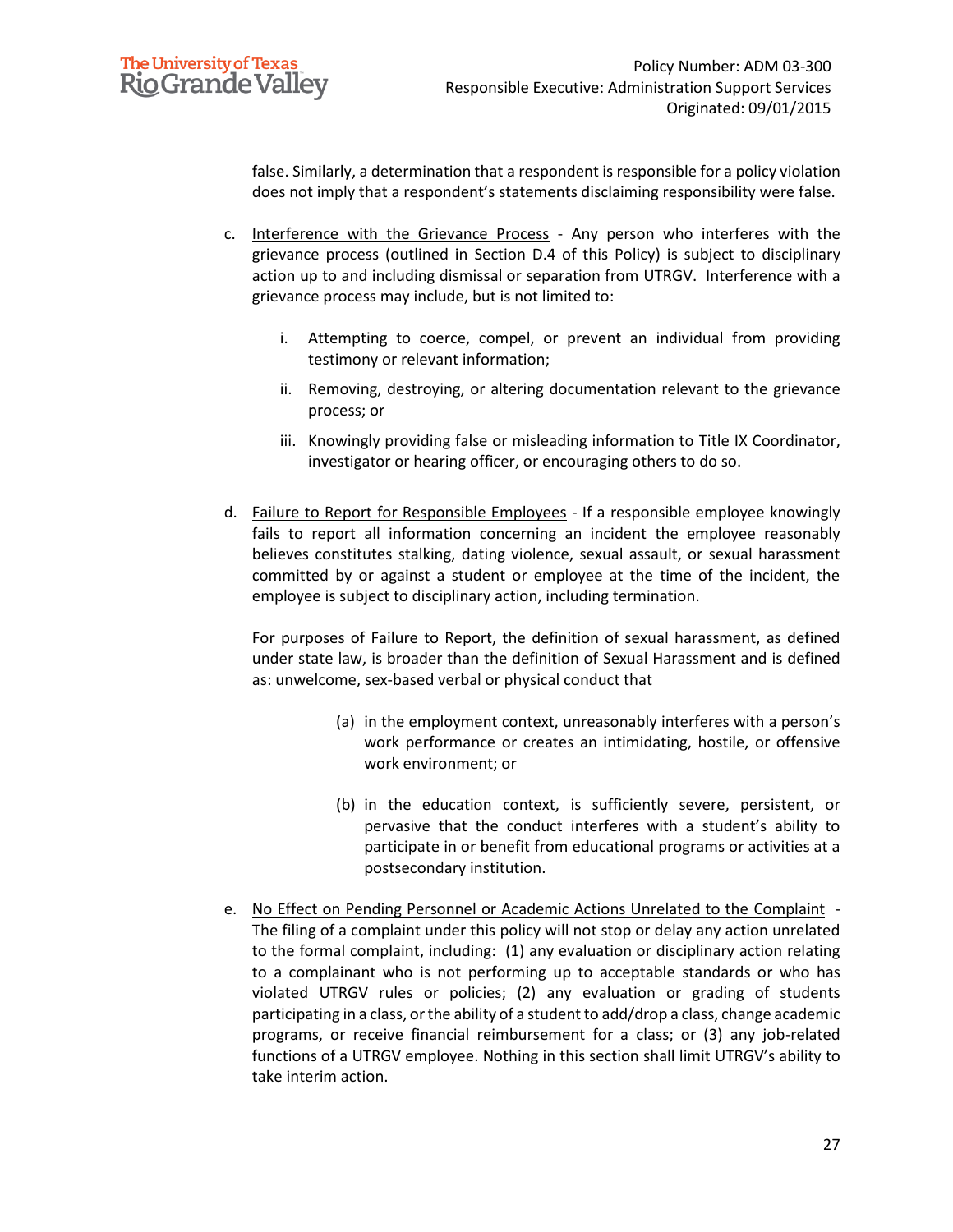

## **E. Definitions and Examples<sup>2</sup>**

- 1. *Coercion* The use of undue pressure to compel another individual to initiate or continue sexual activity against an individual's will. Coercion can include a wide range of behaviors, including psychological or emotional pressure, physical or emotional threats, intimidation, manipulation, or blackmail that causes the person to engage in unwelcome sexual activity. A person's words or conduct are sufficient to constitute coercion if they eliminate a reasonable person's freedom of will and ability to choose whether or not to engage in sexual activity. Examples of coercion include but are not limited to threatening to "out" someone based on sexual orientation, gender identity, or gender expression; threatening to harm oneself if the other party does not engage in the sexual activity; threatening to disclose someone's highly personal images; threatening to disclose sensitive details about one's sexual preferences, habits, and/or experiences; and threatening to expose someone's prior sexual activity to another person.
- 2. *Complainant* The individual who is alleged to be the victim of any prohibited conduct under this policy.
- 3. *Confidential Employees* Confidential Employees include advocates with OAVP, counselors in Counseling Services, a health care provider in Health Services, researchers conducting IRB approved research studies involving student participants, an employee serving as an advisor for a student respondent or student complainant under this policy, or clergypersons. Additionally, employees who receive information regarding an incident of sexual misconduct under circumstances that render the employee's communications confidential or privileged under other law (such as attorneys) are also considered "Confidential Employees."

Note: Under state law, Confidential Employees who receive information regarding incidents of sexual harassment, sexual assault, dating violence or stalking committed by or against a student or an employee of UTRGV, are required to report the **type of incident** to the Title IX Coordinator (or Deputy Coordinators). Confidential Employees may not include any information that would violate a student's expectation of privacy. The Confidential Employee's duty to report an incident under any other law also applies.

4. *Consent* - A voluntary, mutually understandable agreement that clearly indicates a willingness to engage in each instance of sexual activity. Silence, in and of itself, cannot be interpreted as consent. Consent to one sexual act does not necessarily imply consent to another. Consent to engage in sexual activity with one person does not imply consent to engage in sexual activity with another. Consent can be withdrawn at any time. Any expression of an unwillingness to engage in any instance of sexual activity, whether through words or actions, establishes a presumptive lack of consent.

Consent is not effective if it results from: (a) the use of physical force, (b) a threat of physical force, (c) intimidation, (d) coercion, (e) incapacitation or (f) any other factor that would

 $^2$  The definitions provided in the main body of the text are the definitions adopted by UTRGV. When applicable, the state law definition has been included. In any criminal action brought by law enforcement, the state law definition will apply.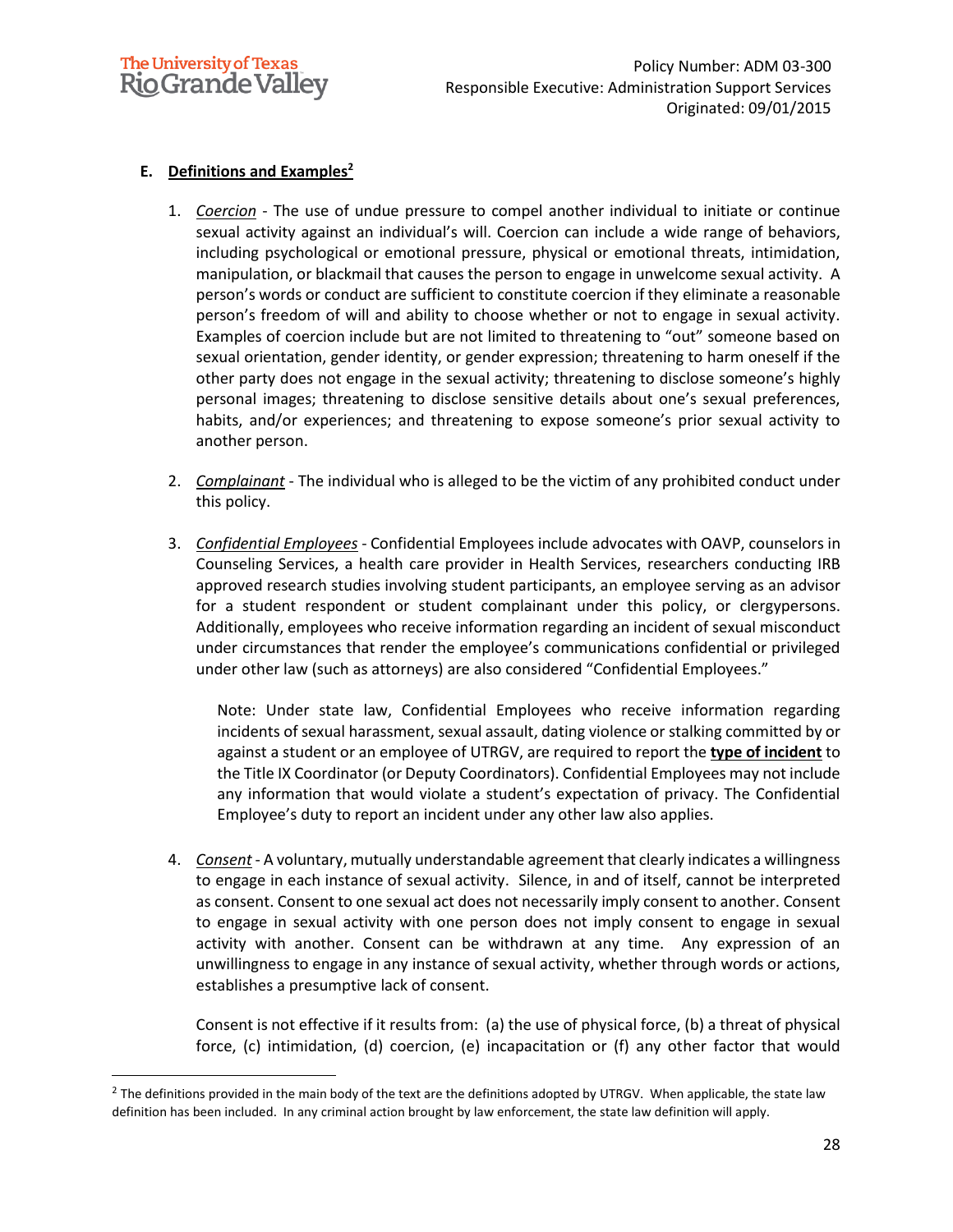eliminate an individual's ability to exercise his or her own free will to choose whether or not to have sexual activity.

A current or previous dating or sexual relationship, by itself, is not sufficient to constitute consent. Even in the context of a relationship, there must be a voluntary, mutually understandable agreement that clearly indicates a willingness to engage in each instance of sexual activity.

The definition of consent for the crime of sexual assault in Texas can be found in Section 22.011(b) of the Texas Penal Code. $3$ 

- 5. *Dating Violence*<sup>4</sup> Violence committed by a person who is or has been in a social relationship of a romantic or intimate nature with the victim. The existence of such a relationship shall be determined by the victim with consideration of the following factors:
	- a. The length of the relationship;
	- b. The type of relationship; and
	- c. The frequency of interaction between the persons involved in the relationship

<sup>4</sup> Dating Violence is defined by the Texas Family Code, Section 71.0021 as:

- (a) an act, other than a defensive measure to protect oneself, by an actor that:
	- (1) is committed against a victim:
		- (A) with whom the actor has or has had a dating relationship; or
		- (B) because of the victim's marriage to or dating relationship with an individual with whom the actor is or has been in a dating relationship or marriage; and
	- (2) is intended to result in physical harm, bodily injury, assault, or sexual assault or that is a threat that reasonably places the victim in fear of imminent physical harm, bodily injury, assault, or sexual assault.
- (b) For purposes of this title, "dating relationship" means a relationship between individuals who have or have had a continuing relationship of a romantic or intimate nature. The existence of such a relationship shall be determined based on consideration of:
	- (1) the length of the relationship;
	- (2) the nature of the relationship; and
	- (3) the frequency and type of interaction between the persons involved in the relationship.
- (c) A casual acquaintanceship or ordinary fraternization in a business or social context does not constitute a "dating relationship" under Subsection (b).

Texas Penal Code, Section 22.01 provides the criminal penalties associated with Dating Violence.

 $3$  Texas Penal Code, Section 22.011(b) states that a sexual assault is without consent if: (1) the actor compels the other person to submit or participate by the use of physical force or violence; (2) the actor compels the other person to submit or participate by threatening to use force or violence against the other person, and the other person believes that the actor has the present ability to execute the threat; (3) the other person has not consented and the actor knows the other person is unconscious or physically unable to resist; (4) the actor knows that as a result of mental disease or defect the other person is at the time of the sexual assault incapable either of appraising the nature of the act or of resisting it; (5) the other person has not consented and the actor knows the other person is unaware that the sexual assault is occurring; (6) the actor has intentionally impaired the other person's power to appraise or control the other person's conduct by administering any substance without the other person's knowledge; (7) the actor compels the other person to submit or participate by threatening to use force or violence against any person, and the other person believes that the actor has the ability to execute the threat.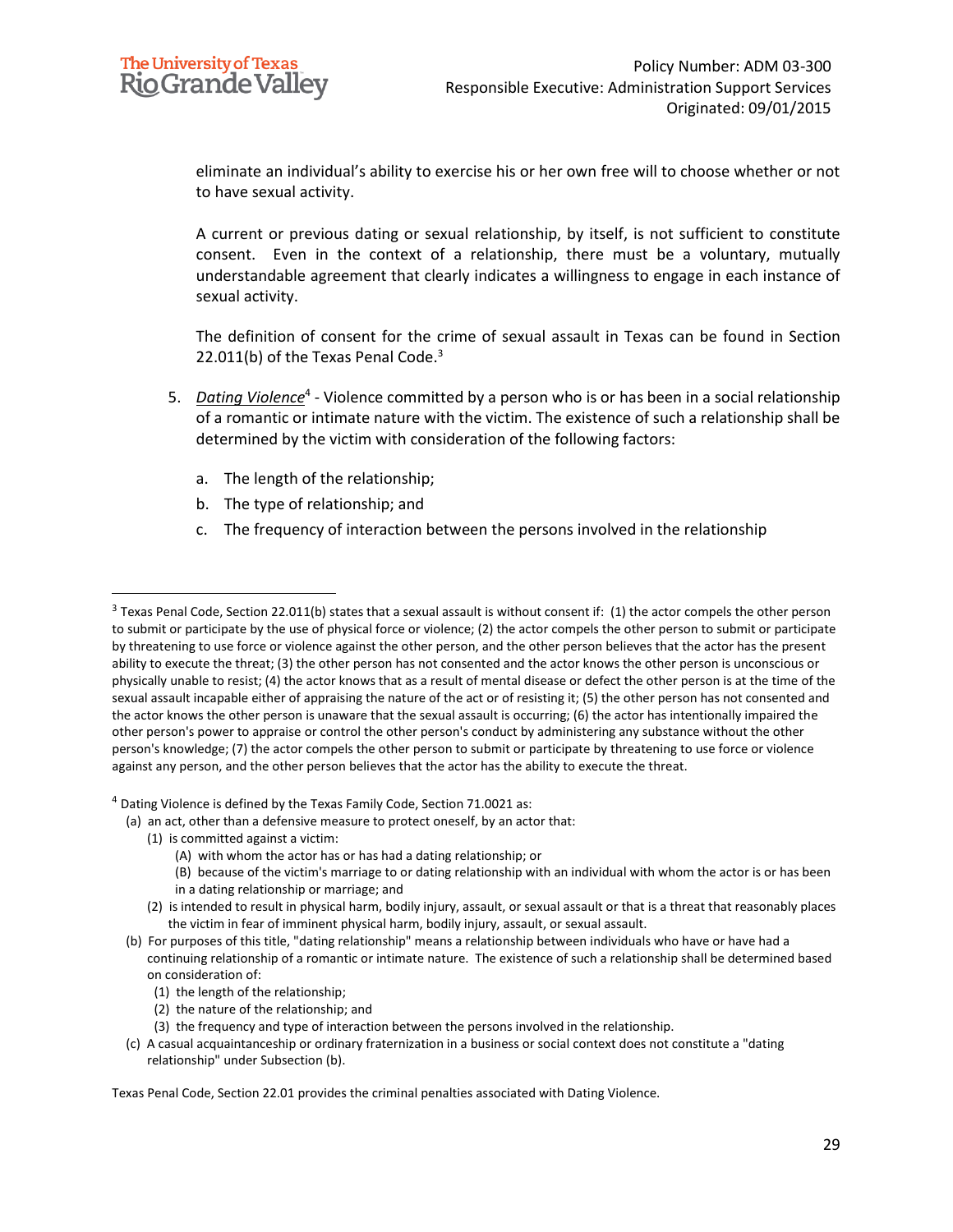Dating violence includes, but is not limited to, sexual or physical abuse or the threat of such abuse. It does not include acts covered under the definition of domestic violence.

- 6. *Day(s)* business day(s) occurring Monday through Friday, excluding any day that is an official holiday recognized by the institution or when regularly scheduled classes are suspended due to emergent situations.
- 7. *Domestic (Family) Violence*<sup>5</sup> includes felony or misdemeanor crimes of violence committed by a current or former spouse or intimate partner of the victim, by a person with whom the victim shares a child in common, by a person who is cohabitating with or has cohabitated with the victim as a spouse or intimate partner, by a person similarly situated to a spouse of the victim under the domestic or family violence laws of the state of Texas, or by any other person against an adult or youth victim who is protected from that person's acts under the domestic or family violence laws of the state of Texas.
- 8. *Hostile Environment* exists when sexual misconduct is sufficiently severe or pervasive to deny or limit the individual's ability to participate in or benefit from an education program or activity or an employee's terms and conditions of employment. A hostile environment can be created by anyone (e.g., administrators, faculty members, employees, students, and UTRGV visitors) involved in an education program or activity or work environment. In determining whether sexual misconduct has created a hostile environment, UTRGV considers the conduct in question from both a subjective and objective perspective. It will be necessary, but not adequate, that the conduct was unwelcome to the individual who was mistreated. To conclude that conduct created or contributed to a hostile environment, UTRGV must also find that a reasonable person in the individual's position would have perceived the conduct as undesirable or offensive.

To ultimately determine whether a hostile environment exists for an individual or individuals, UTRGV considers a variety of factors related to the severity, persistence, or pervasiveness of the sex-based harassment, including:

- the type, frequency, and duration of the conduct;
- the identity and relationships of the persons involved;
- the number of individuals involved;

Texas Penal Code Section 22.01 provides the criminal penalties associated with Domestic (Family) Violence.

<sup>&</sup>lt;sup>5</sup> Family Violence is defined by the Texas Family Code Section 71.004 as:

<sup>(1)</sup> an act by a member of a family or household against another member of the family or household that is intended to result in physical harm, bodily injury, assault, or sexual assault or that is a threat that reasonably places the member in fear of imminent physical harm, bodily injury, assault, or sexual assault, but does not include defensive measures to protect oneself;

<sup>(2)</sup> abuse, as that term is defined by Sections 261.001(1)(C), (E), and (G), by a member of a family or household toward a child of the family or household; or

<sup>(3)</sup> dating violence, as that term is defined by Section 71.0021.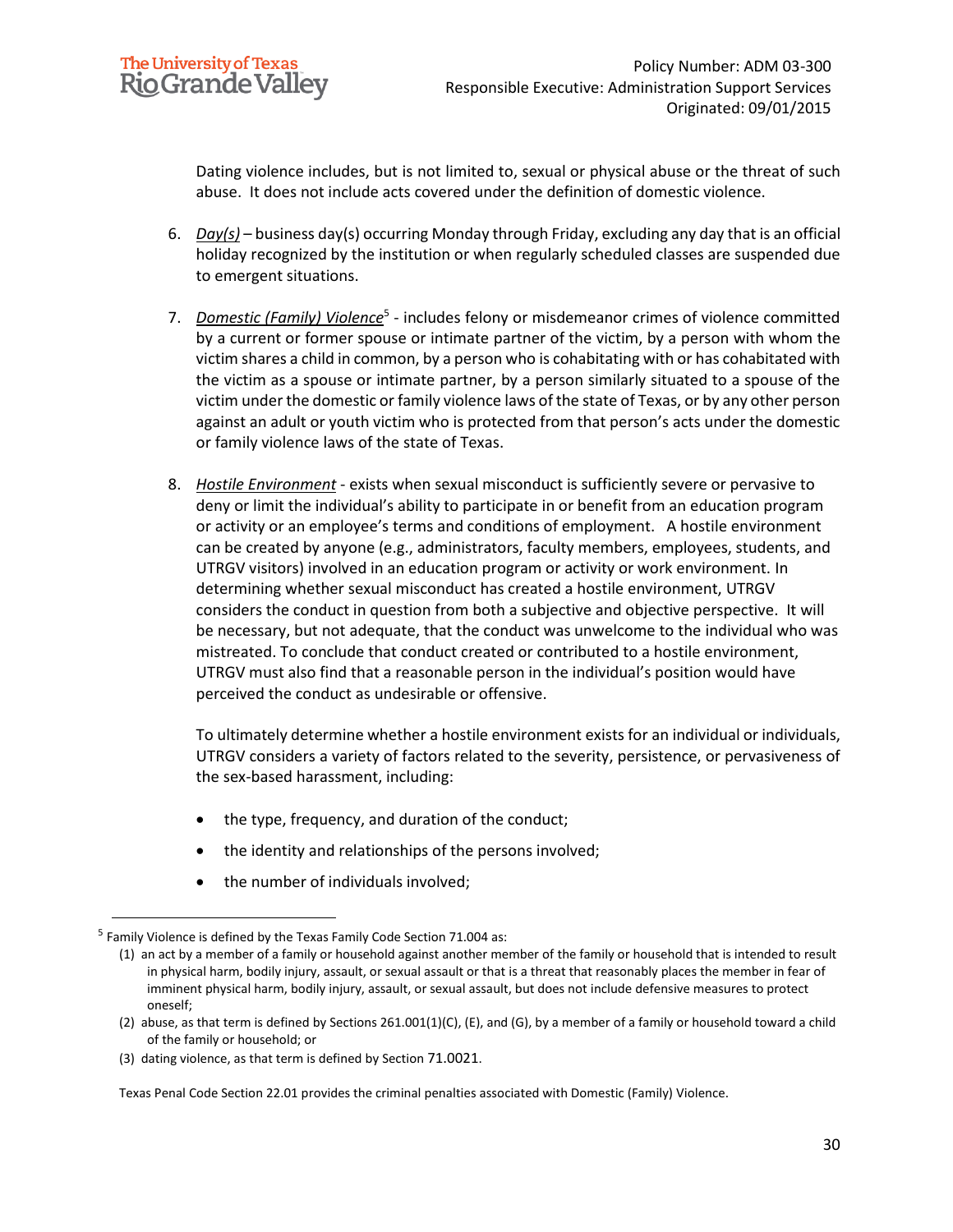## **The University of Texas Rio Grande Valley**

- the location of the conduct and the context in which it occurred; and
- the degree to which the conduct affected an individual's education or employment.

The more severe the sexual misconduct, the less need there is to show a repetitive series of incidents to find a hostile environment. Indeed, a single instance of sexual assault may be sufficient to create a hostile environment. Likewise, a series of incidents may be sufficient even if the sexual misconduct is not particularly severe.

The type of verbal conduct (if all other elements are met) may include:

- Unwelcome sexual advances (including explicit or implicit proposition(s) of sexual contact or activity);
- Requests for sexual favors (including overt or subtle pressure);
- Gratuitous comments about an individual's sexual activities or speculation about an individual's sexual experiences;
- Gratuitous comments, jokes, questions, anecdotes or remarks of a sexual nature about clothing or bodies;
- Persistent, unwanted sexual or romantic attention;
- Exposure to sexually suggestive visual displays such as photographs, graffiti, posters, calendars or other materials; or
- Deliberate, repeated humiliation or intimidation.

The type of physical conduct, may include:

- Sexual exploitation, as defined in this policy;
- Unwelcome intentional touching of a sexual nature;
- Deliberate physical interference with or restriction of movement; or
- Sexual violence as defined in this policy.
- 9. *Incapacitation* Incapacitation is the inability, temporarily or permanently, to give consent because the individual is mentally or physically helpless, either voluntarily or involuntarily, or the individual is unconscious, asleep, or otherwise unaware that the sexual activity is occurring. In addition, an individual is incapacitated if they demonstrate that they are unaware at the time of the incident of where they are, how they got there, or why or how they became engaged in a sexual interaction.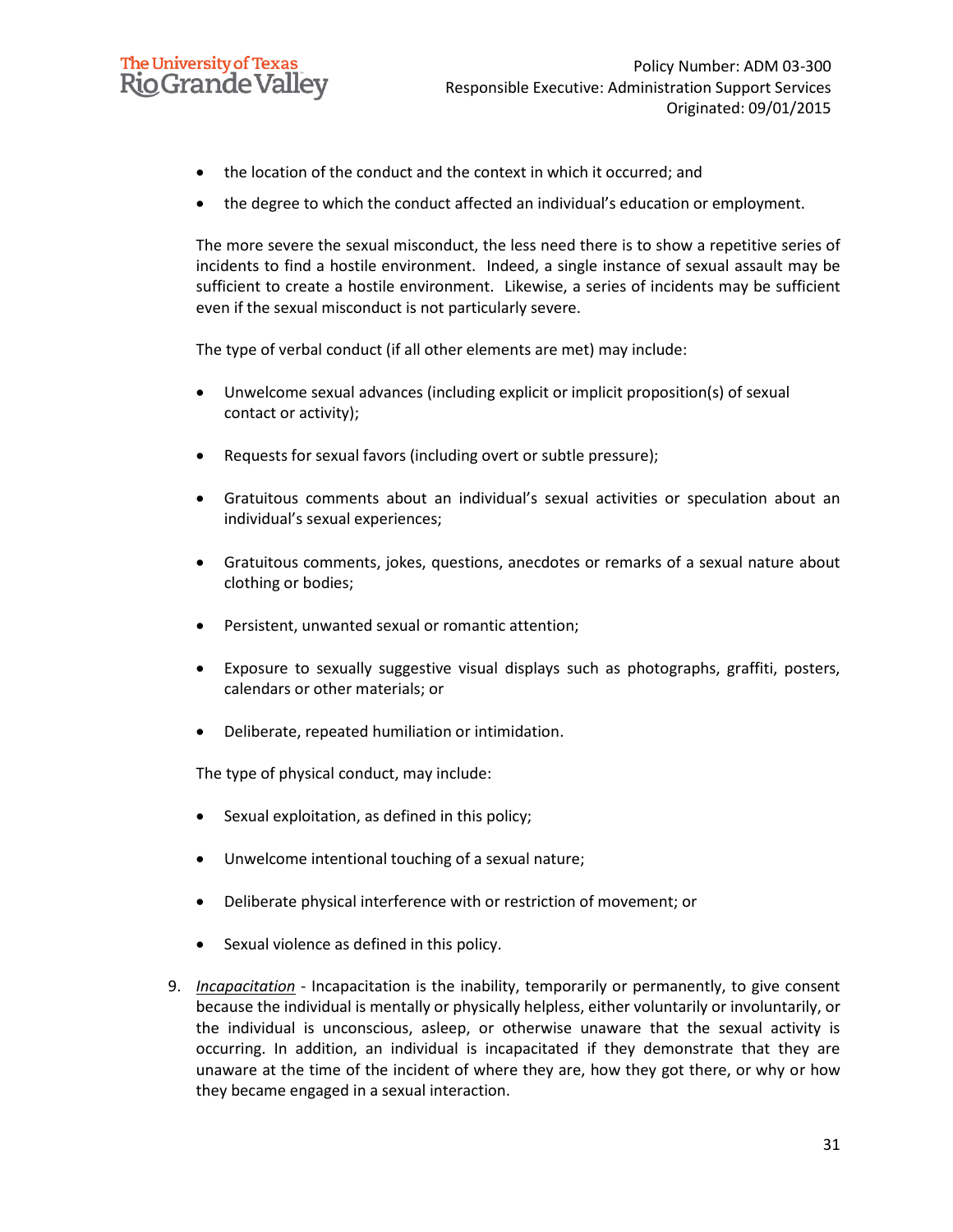### *UTRGV offers the following guidance on consent and assessing incapacitation:*

When alcohol is involved, incapacitation is a state beyond drunkenness or intoxication. When drug use is involved, incapacitation is a state beyond being under the influence or impaired by use of the drug. Alcohol and other drugs impact each individual differently and determining whether an individual is incapacitated requires an individualized determination.

In evaluating consent in cases of alleged incapacitation, UTRGV asks two questions:

- 1. Did the person initiating sexual activity know that the other party was incapacitated? and if not,
- 2. Should a sober, reasonable person in the same situation have known that the other party was incapacitated?

If the answer to either of these questions is "YES," consent was absent, and the conduct is likely a violation of this policy.

A respondent will be found to have violated policy only if the respondent knew or should have known that the person was incapacitated.

- 10. *Intimidation* Unlawfully placing another person in reasonable fear of bodily harm through the use of threatening words or other conduct, but without displaying a weapon or subjecting the victim to actual physical attack.
- 11. *Other Inappropriate Sexual Conduct* Conduct on the basis of sex that does not meet the definition of "sexual harassment" under this Policy, but is unwelcome conduct of a sexual nature when, either of these two elements are met:
	- i. Element 1: submission to such conduct is made either explicitly or implicitly a term or condition of a person's student status, employment, or participation in UTRGV activities; or
	- ii. Element 2: such conduct is sufficiently severe or pervasive that it creates a hostile environment as defined in this policy.

The type of conduct (if either of the two elements above are met) may include:

- a) Unwelcome sexual advances (including explicit or implicit proposition(s) of sexual contact or activity);
- b) Requests for sexual favors (including overt or subtle pressure);
- c) Gratuitous comments about an individual's sexual activities or speculation about an individual's sexual experiences;
- d) Gratuitous comments, jokes, questions, anecdotes or remarks of a sexual nature about clothing or bodies;
- e) Persistent, unwanted sexual or romantic attention;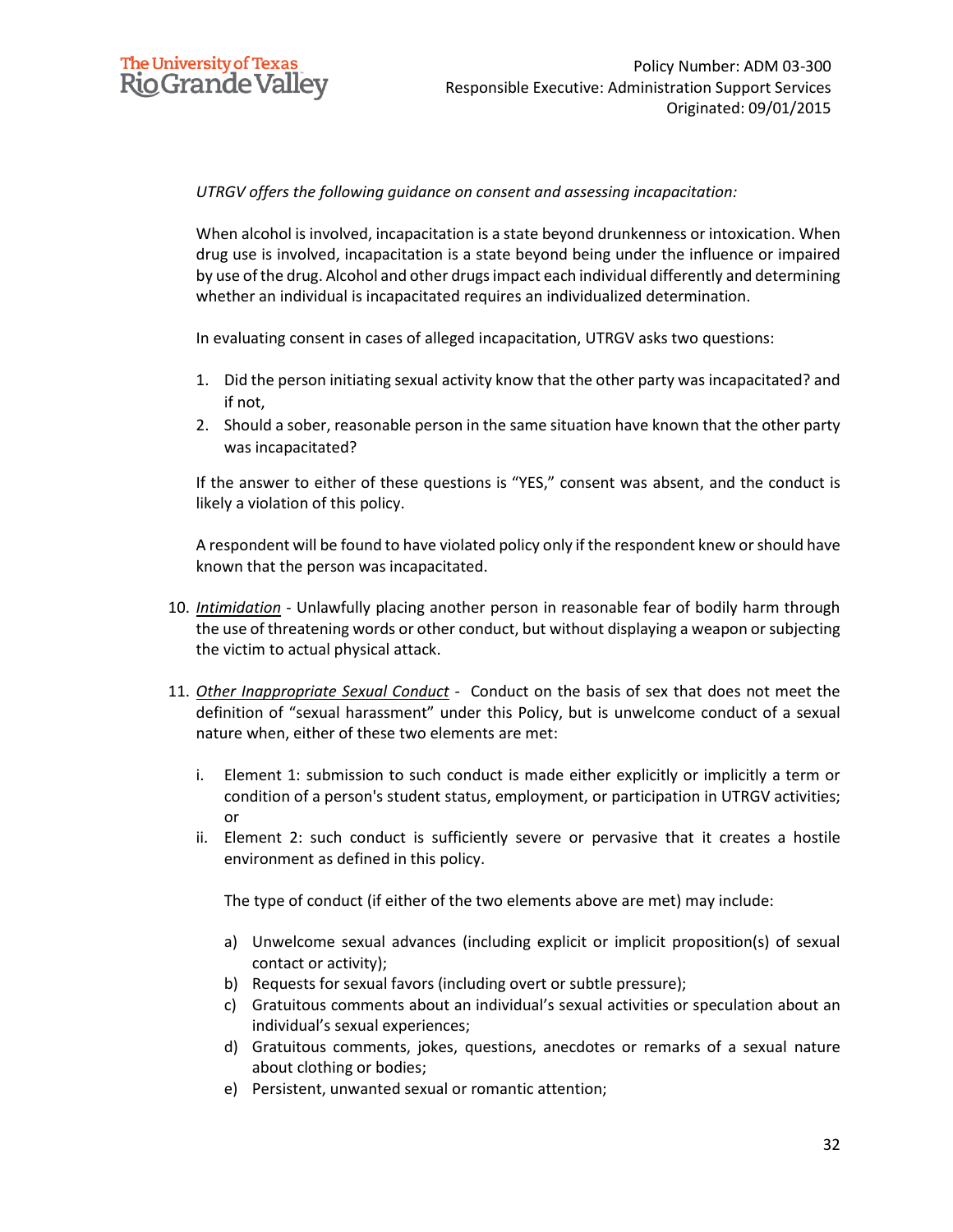

- f) Exposure to sexually suggestive visual displays such as photographs, graffiti, posters, calendars or other materials;
- g) Deliberate, repeated humiliation or intimidation;
- h) Unwelcome intentional touching; or
- i) Deliberate physical interference with or restriction of movement.
- 12. *Participants* The term "participants" includes the University representative, complainant, respondent, and any witnesses.
- 13. *Parties* The term "parties" refers to the "complainant" and the "respondent" under this policy.
- 14. *Preponderance of the Evidence* The greater weight of the credible evidence. Preponderance of the evidence is the standard for determining allegations of sexual misconduct under this policy. This standard is satisfied if the action is deemed more likely to have occurred than not.
- 15. *Respondent* The individual who has been reported to be the perpetrator of prohibited conduct under this policy. (For UT-affiliated K-12 schools (e.g. charter schools), a parent or legal guardian of a respondent may act on behalf of the respondent.)
- 16. *Responsible Employee* A UTRGV employee who has the duty to report incidents of and information reasonably believed to be Sexual Misconduct to the Title IX Office. All employees are Responsible Employees except Confidential Employees or police officers when a victim uses a pseudonym form as described within this policy). Responsible Employees include all administrators, faculty, staff, police officers, resident life directors and advisors, and graduate teaching assistants. Responsible Employees must report all known information concerning the incident to the Title IX Office and must include whether a Complainant has expressed a desire for confidentiality in reporting the incident.
- 17. *Retaliation* Any adverse action (including, but is not limited to, intimidation, threats, coercion, harassment, or discrimination) taken against someone because the individual has made a report or filed a formal complaint; or who has supported or provided information in connection with a report or a formal complaint; participated or refused to participate in a grievance process under this policy; or engaged in other legally protected activities.
- 18. *Sex Discrimination* Occurs when an individual is treated less favorably on the basis of that person's sex (including gender), which may also include on the basis of sexual orientation, gender identity, or expression, pregnancy or pregnancy-related condition, or a sex stereotype. Sexual harassment, as defined in this policy, is a form of sex discrimination.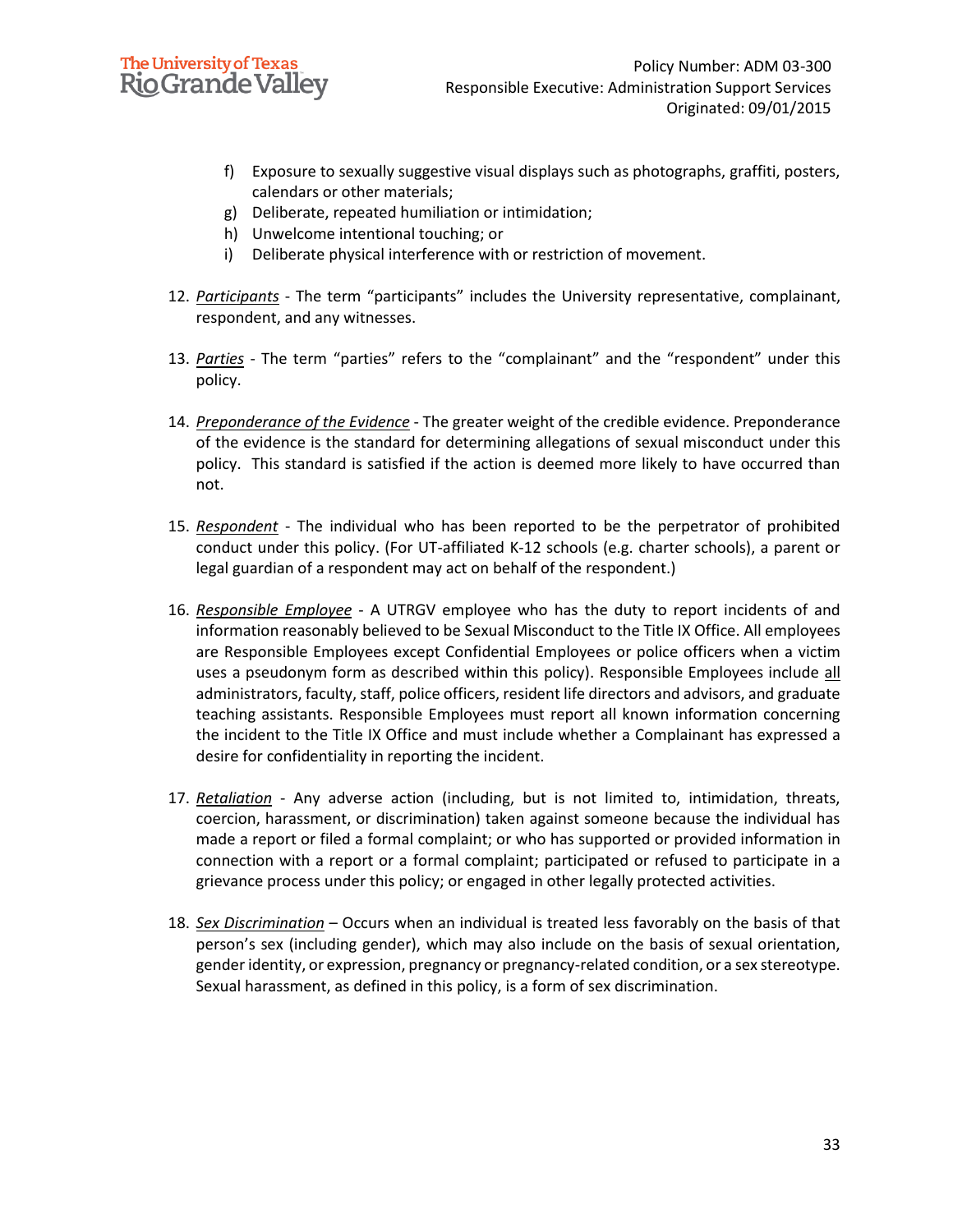- 19. Sexual Assault<sup>6</sup> An offense that meets the definition of rape, fondling, incest, or statutory rape:
	- a. *Rape:* the penetration by cisgender or non-cisgender, no matter how slight, of the vagina or anus with any body part or object, or oral penetration by a sex organ of another person, without the consent of the victim.
	- b. *Fondling:* The touching of the private body parts of another person for the purpose of sexual gratification, without the consent of the victim, including instances where the victim is incapable of giving consent because of age or because of temporary or permanent mental incapacity.
	- c. *Incest:* Sexual intercourse between persons who are related to each other within the degrees wherein marriage is prohibited by law.
	- d. *Statutory Rape:* Sexual intercourse with a person who is under the statutory age of consent.
- 20. *Sexual Exploitation* Conduct where an individual takes non-consensual or abusive sexual advantage of another for their own benefit, or to benefit anyone other than the one being exploited. Examples of sexual exploitation include, but are not limited to, engaging in voyeurism; forwarding of pornographic or other sexually inappropriate material by email, text, or other channels to non-consenting students/groups; the intentional removal of a condom or other contraceptive barrier during sexual activity without the consent of a sexual partner; and any activity that goes beyond the boundaries of consent, such as recording of sexual activity, letting others watch consensual sex, or knowingly transmitting a sexually transmitted disease (STD) to another.
- 21. *Sexual Harassment* Conduct on the basis of sex that satisfies one or more of the following:
	- a. Quid pro quo: An employee of the institution conditioning the provision of an aid, benefit, or service of UTRGV on an individual's participation in unwelcome sexual conduct;
	- b. Unwelcome conduct determined by a reasonable person to be so severe, pervasive, and objectively offensive that it effectively denies a person equal access to UTRGV's education program or activity; or
	- c. Sexual assault," "dating violence," "domestic violence," or "stalking" as defined in this Policy.

or

 $^6$  Sexual Assault is defined by Texas Penal Code, Section 22.011 as intentionally or knowingly:

a) Causing the penetration of the anus or sexual organ of another person by any means, without that person's consent; or

b) Causing the penetration of the mouth of another person by the sexual organ of the actor, without that person's consent;

c) Causing the sexual organ of another person, without that person's consent, to contact or penetrate the mouth, anus, or sexual organ of another person, including the actor.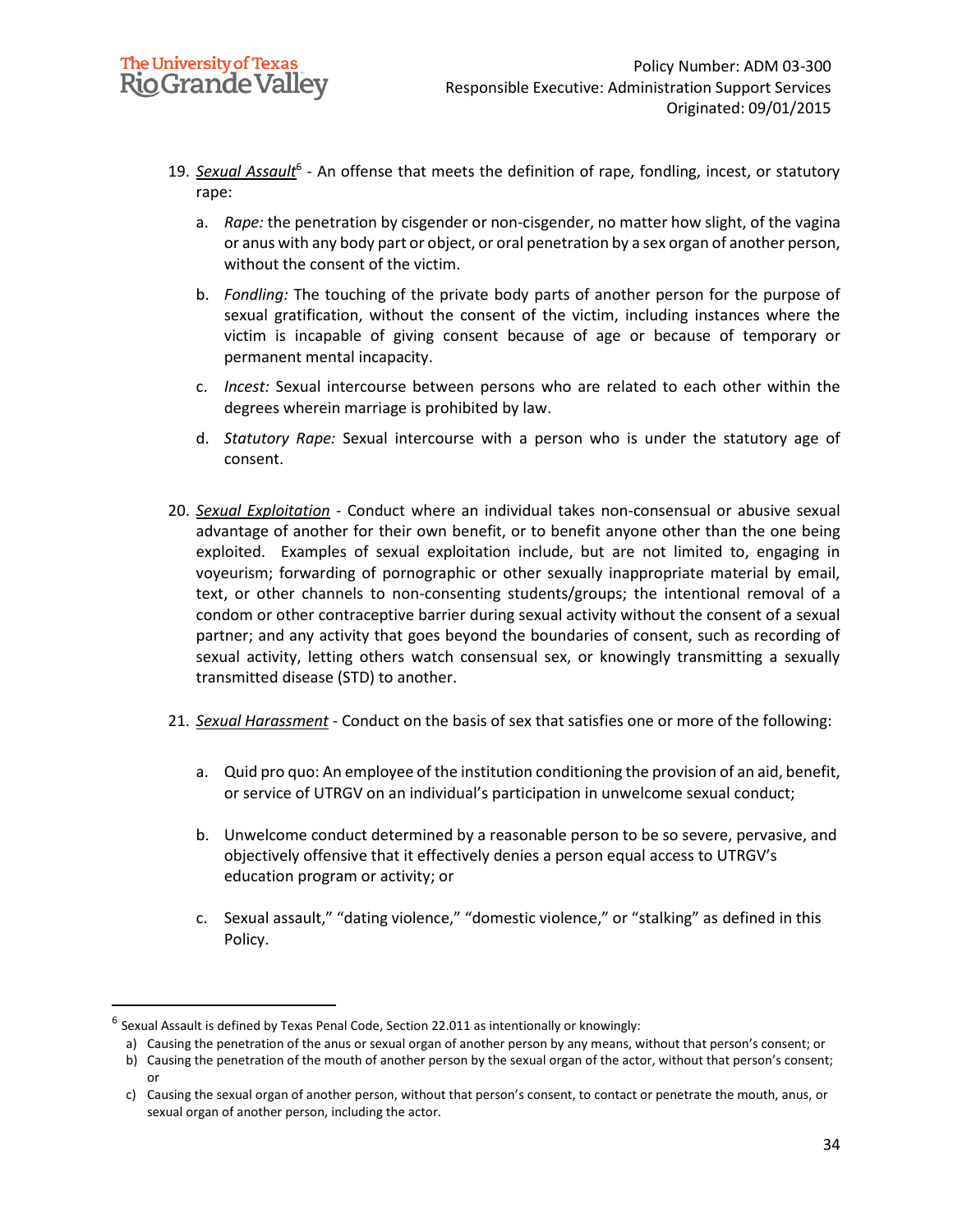Subsections (a) and (c) in this definition are not evaluated for severity, pervasiveness, offensiveness, or denial of equal educational access, because such conduct is sufficiently serious to deprive a person of equal access. Therefore, any instance of quid pro quo sexual harassment and any instance of sexual assault, dating violence, domestic violence, and stalking are considered sexual harassment under this policy.

- 22. *Sexual Misconduct* This term is broadly defined to encompass sex discrimination, sexual harassment, sexual assault, domestic violence, dating violence, stalking, sexual exploitation, sexual violence, other inappropriate sexual conduct or unprofessional sexual conduct.
- 23. *Sexual Violence* Physical sexual acts perpetrated against a person's will or where a person is incapable of giving consent. The term includes, but is not limited to, rape, sexual assault, sexual battery, sexual coercion, sexual abuse, indecency with a child, or aggravated sexual assault.
- 24. *Stalking*<sup>7</sup> Engaging in a course of conduct directed at a specific person that would cause a reasonable person to fear for safety or the safety of others or suffer substantial emotional distress. For the purposes of this definition:
	- a. *Course of conduct* means two or more acts, including, but not limited to, acts in which the stalker directly, indirectly, or through third parties, by any action, method, device, or means, follows, monitors, observes, surveils, threatens, or communicates to or about a person, or interferes with a person's property.
	- b. *Reasonable person* means a reasonable person under similar circumstances and with similar identities to the victim.
	- c. *Substantial emotional distress* means significant mental suffering or anguish that may, but does not necessarily, require medical or other professional treatment or counseling.

 $^7$  Stalking as defined by Texas Penal Code, Section 42.072 is when an individual on more than one occasion and pursuant to the same scheme or course of conduct that is directed specifically at another person, knowingly engages in conduct that:

a) is considered harassment, or that the actor knows or reasonably should know the other person will regard as threatening: i. bodily injury or death for the other person;

ii. bodily injury or death for a member of the other person's family or household or for an individual with whom the other person has a dating relationship; or

iii. that an offense will be committed against the other person's property;

b) causes the other person, a member of the other person's family or household, or an individual with whom the other person has a dating relationship to be placed in fear of bodily injury or death or in fear that an offense will be committed against the other person's property, or to feel harassed, annoyed, alarmed, abused, tormented, embarrassed, or offended; and

c) would cause a reasonable person to:

i. fear bodily injury or death for himself or herself;

ii. fear bodily injury or death for a member of the person's family or household or for an individual with whom the person has a dating relationship;

iii. fear that an offense will be committed against the person's property; or

iv. feel harassed, annoyed, alarmed, abused, tormented, embarrassed, or offended.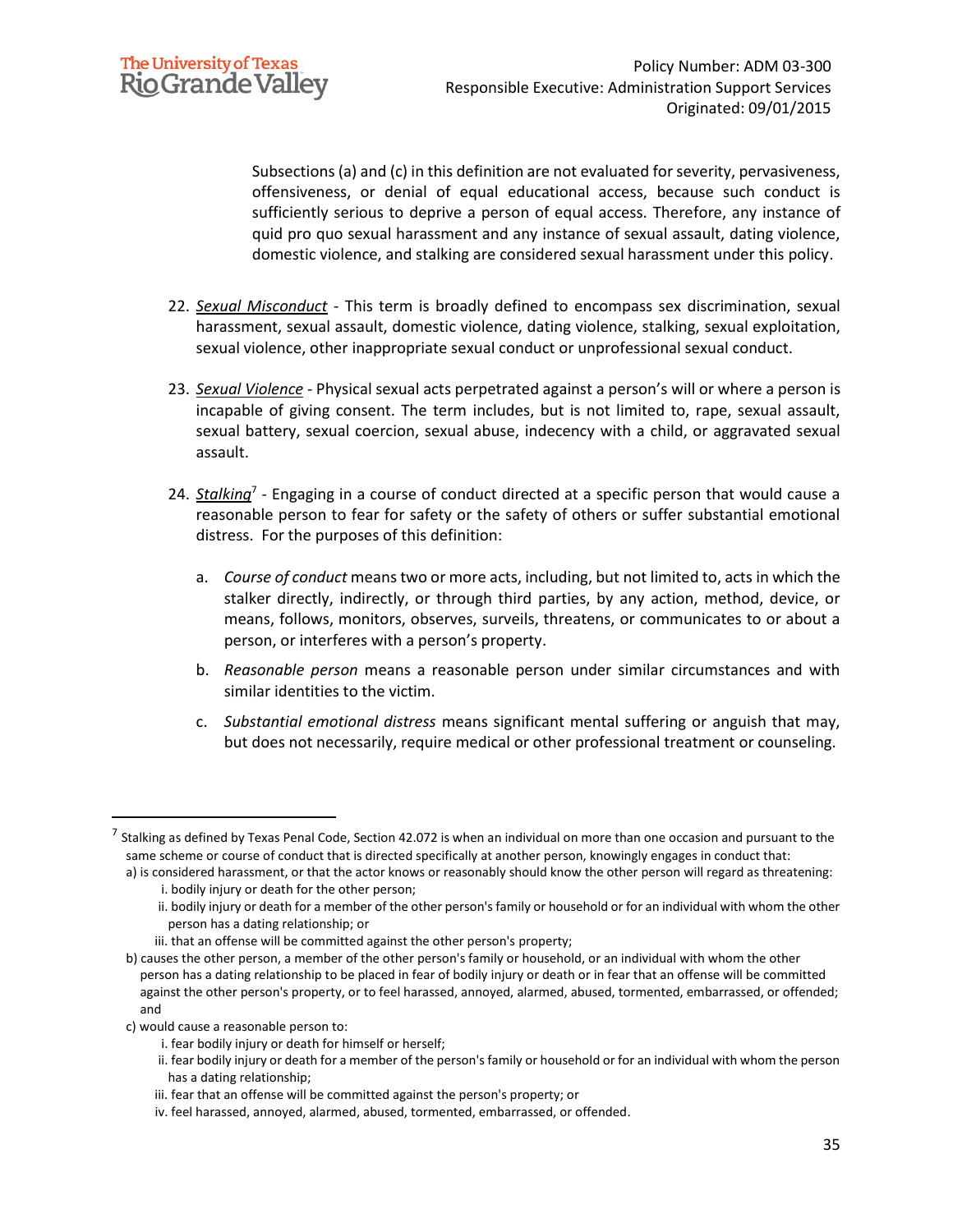25. *Unprofessional Sexual Conduct* - Includes unwelcome sexual advances, requests for sexual favors, or verbal or physical conduct of a sexual nature directed towards another individual in the workplace, classroom or learning environment that does not rise to the level of sexual harassment or other inappropriate sexual conduct under this policy, but to a reasonable person is unprofessional or inappropriate for that situation and is not protected speech. It also includes consensual sexual conduct that is unprofessional and inappropriate for the workplace, classroom, or learning environment.

### **F. Related Statutes or Regulations, Rules, Policies, or Standards**

[Title IX of the Education Amendments of 1972, 20 U.S.C. § 1618 et seq., and its implementing](https://www.govinfo.gov/content/pkg/USCODE-2013-title20/pdf/USCODE-2013-title20-chap38.pdf)  [regulation at 34 C.F.R. Part 106, which prohibit discrimination on the basis of sex.](https://www.govinfo.gov/content/pkg/USCODE-2013-title20/pdf/USCODE-2013-title20-chap38.pdf)

[Title VII of the Civil Rights Act of 1964, 42 U.S.C. §§2000e](https://www.eeoc.gov/laws/statutes/titlevii.cfm)–2000e-17 and its implementing [regulations 29 C.F.R. §1604 11.](https://www.eeoc.gov/laws/statutes/titlevii.cfm)

[Clery Act, 20 U.S.C 1092\(f\)](http://www.gpo.gov/fdsys/pkg/USCODE-2013-title20/pdf/USCODE-2013-title20-chap28-subchapIV-partF-sec1092.pdf) and its implementing regulations [34 C.F.R.](http://www.gpo.gov/fdsys/pkg/CFR-2013-title34-vol3/pdf/CFR-2013-title34-vol3-part668.pdf) Part 668

[FERPA Regulations, 34 C.F.R. Part 99](https://www.govinfo.gov/content/pkg/CFR-2013-title34-vol1/pdf/CFR-2013-title34-vol1-part99.pdf) 

Texas Labor Code, Chapter 21

[Texas Education Code, Subchapter E-2: Reporting Incidents of Sexual Harassment, Sexual Assault,](https://statutes.capitol.texas.gov/Docs/ED/htm/ED.51.htm#E-2)  [Dating Violence, and Stalking §51.251-51.259](https://statutes.capitol.texas.gov/Docs/ED/htm/ED.51.htm#E-2)

[Texas Education Code, Subchapter E-3: Sexual Harassment, Sexual Assault, Dating Violence, and](https://statutes.capitol.texas.gov/Docs/ED/htm/ED.51.htm#E-3)  [Stalking §51.281-51.291](https://statutes.capitol.texas.gov/Docs/ED/htm/ED.51.htm#E-3)

[Texas Code of Criminal Procedure, Chapter 56A, Request for Forensic Medical Examination Art.](https://statutes.capitol.texas.gov/Docs/CR/htm/CR.56A.htm)  [56A.251](https://statutes.capitol.texas.gov/Docs/CR/htm/CR.56A.htm)

[Texas Code of Criminal Procedure, Chapter 56A, Presence of Sexual Assault Program Advocate](https://statutes.capitol.texas.gov/Docs/CR/htm/CR.56A.htm)  [Art. 56A.351](https://statutes.capitol.texas.gov/Docs/CR/htm/CR.56A.htm)

University of Texas Regents' *Rules and Regulations*, [Rule 30105,](https://www.utsystem.edu/board-of-regents/rules/30105-sexual-harassment-sexual-misconduct-and-consensual-relationships) Sexual Harassment, Sexual Misconduct, and Consensual Relationships

[Un](http://www.gpo.gov/fdsys/pkg/CFR-2013-title34-vol1/pdf/CFR-2013-title34-vol1-part99.pdf)iversity of Texas System Administration Systemwide Polic[y \(UTS 184\)](https://www.utsystem.edu/sites/policy-library/policies/uts-184-consensual-relationships), Consensual Relationships

University of Texas Regents' *Rules and Regulations*, [Rule 31008,](https://www.utsystem.edu/board-of-regents/rules/31008-termination-faculty-member) Termination of a Faculty Member

UTRGV *Handbook of Operating Procedures*, STU [02-100](https://www.utrgv.edu/hop/policies/stu-02-100.pdf) Student Conduct and Discipline

UTRGV *Handbook of Operating Procedures*, [ADM 02-300](https://www.utrgv.edu/hop/policies/adm-02-300.pdf) Speech, Expression, and Assembly